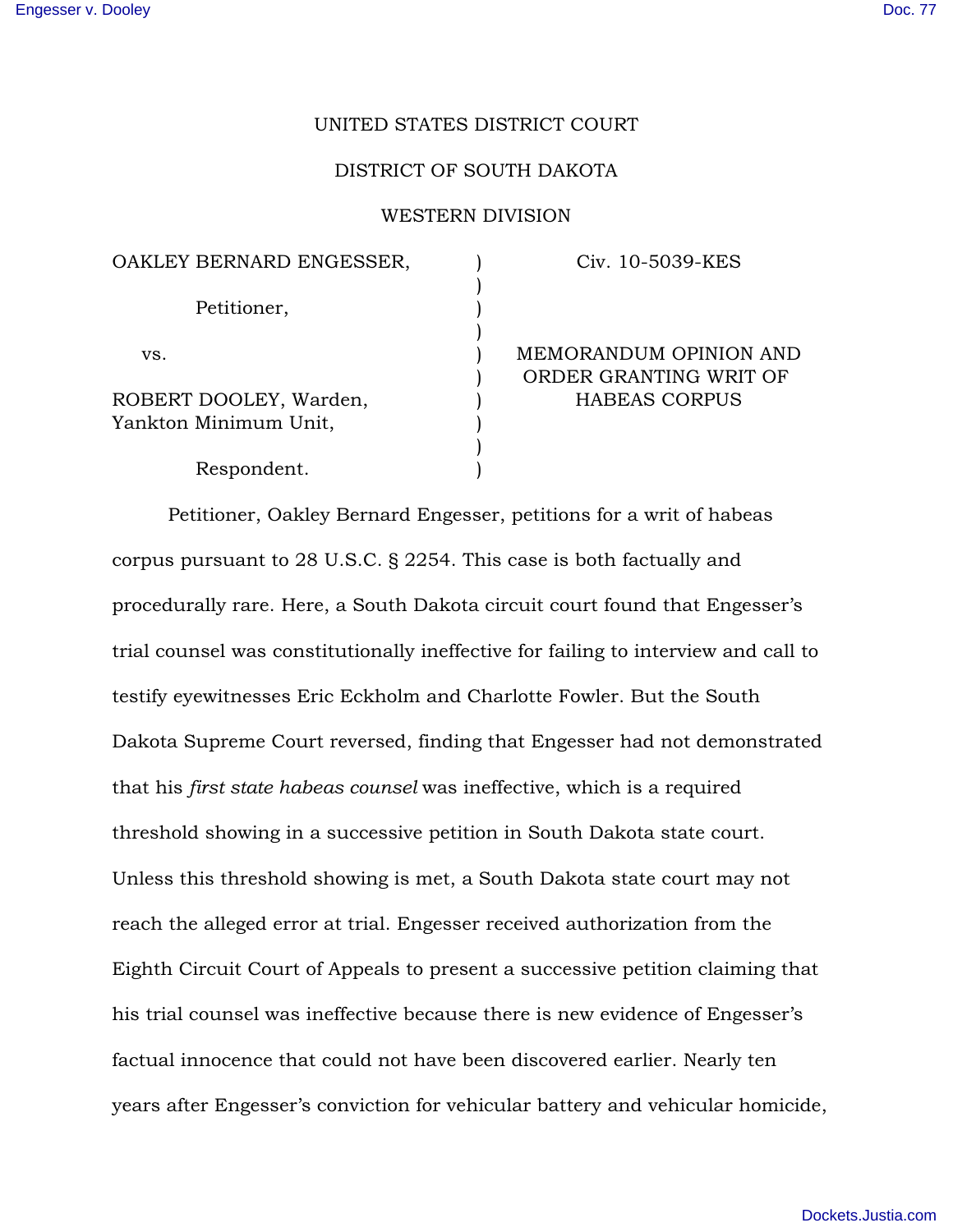eyewitness Phillip Syverson came forward and testified that he saw a woman driving the red Corvette minutes before the fatal crash.

Respondent moves to dismiss Engesser's petition, arguing that it does not meet the standards for filing a successive federal habeas corpus petition set forth in the Anti-Terrorism and Effective Death Penalty Act of 1996 (AEDPA). Engesser contends that his petition is governed by the standard announced in *Schlup v. Delo*, 513 U.S. 298 (1995), which permits a petitioner who contends he is actually innocent to seek federal review of otherwise procedurally defaulted claims.

Because Engesser's claims satisfy either gateway standard, the court considers his ineffective assistance of counsel claim on the merits. Engesser has demonstrated that his trial counsel's performance in failing to interview and call Eckholm and Fowler as witnesses was constitutionally deficient and he was prejudiced by this error.

#### PROCEDURAL HISTORY

Engesser was convicted of vehicular homicide and two counts of vehicular battery in 2001 by a South Dakota jury. He was sentenced to twenty-five years' imprisonment in the South Dakota State Penitentiary. The sole question at Engesser's jury trial was whether he was the driver of Dorothy Finley's red Corvette when it crashed on July 30, 2000, killing Finley and injuring the occupants of a second vehicle that the Corvette struck. Engesser appealed his conviction to the South Dakota Supreme Court and a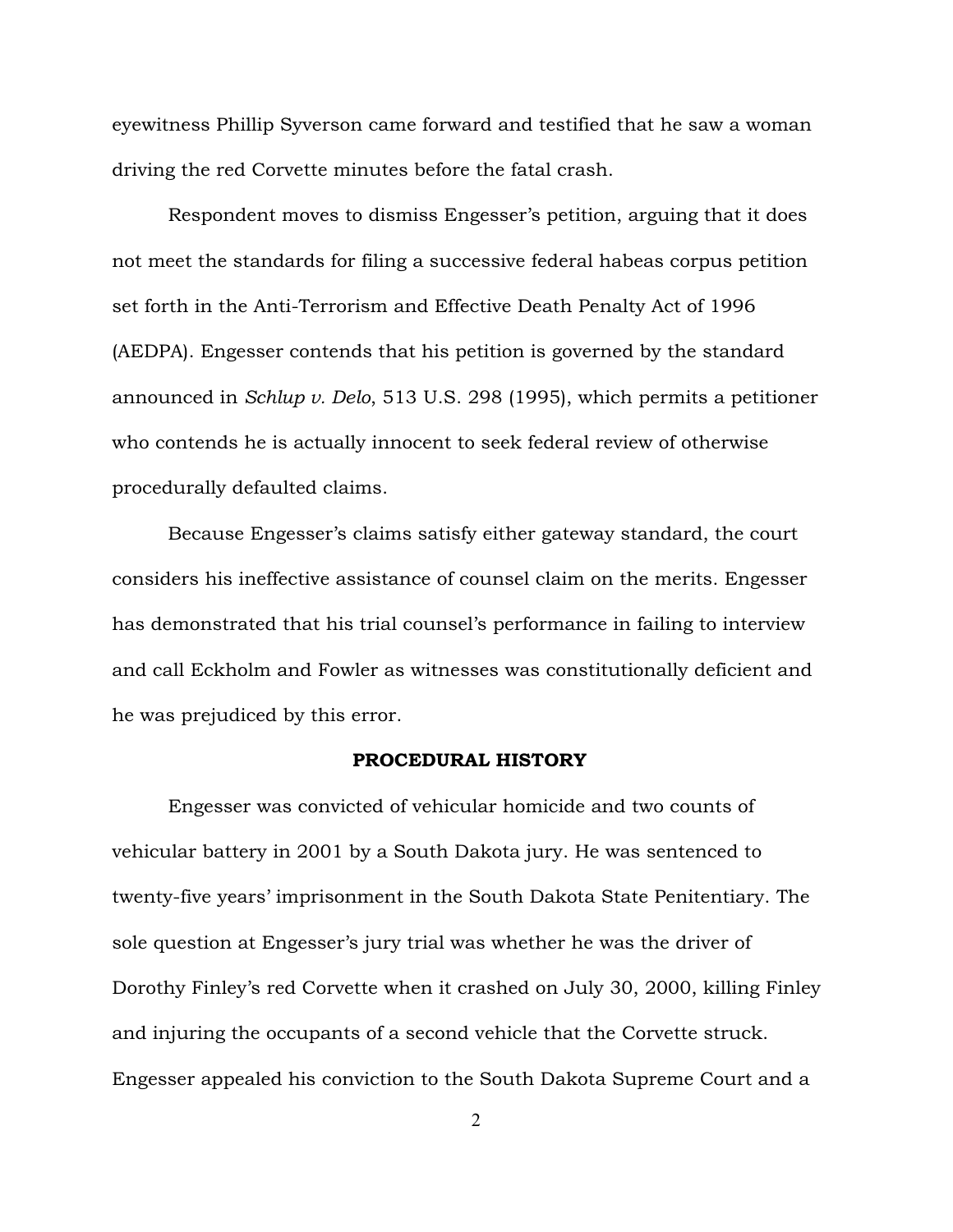divided court affirmed his conviction. *State v. Engesser*, 661 N.W.2d 739 (S.D. 2003).

On September 4, 2003, Engesser filed his first petition for a writ of habeas corpus in state court. Attorney Matthew Kinney was appointed to represent Engesser. Engesser raised a number of claims in his petition. His petition was denied and the state circuit court and the South Dakota Supreme Court denied his request for a certificate of probable cause.

Engesser, acting pro se, then filed his first federal petition for a writ of habeas corpus. Engesser raised six claims, which this court rejected. *Engesser v. Dooley*, No. 04-5065, 2005 WL 1278473 (D.S.D. May 26, 2005). A divided panel of the Eighth Circuit Court of Appeals affirmed. *Engesser v. Dooley*, 457 F.3d 731 (8th Cir. 2006), *cert. denied*, 549 U.S. 1223 (2007).

Subsequently, Engesser filed his second habeas petition in state court, which raised a number of ineffective assistance of trial and habeas counsel claims. Engesser received appointed counsel. After a hearing, South Dakota Circuit Judge Randall Macy granted habeas relief, finding that Engesser's first habeas counsel was ineffective because he failed to identify eyewitnesses Eckholm and Fowler in the prior habeas proceeding and his trial counsel was ineffective for failing to investigate and call Eckholm and Fowler as witnesses at trial. The South Dakota Supreme Court reversed, finding that Engesser had failed to demonstrate ineffective assistance of his first habeas counsel,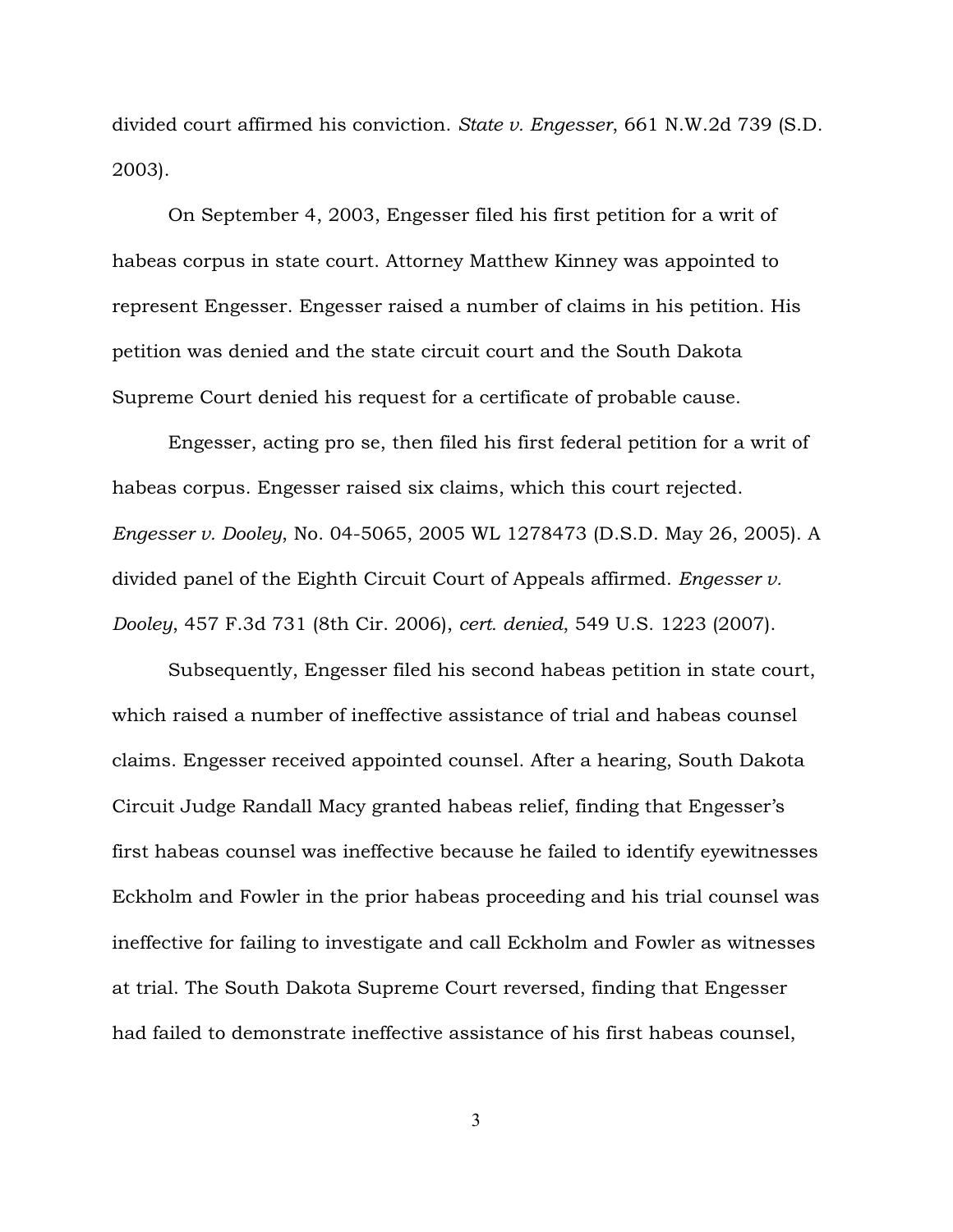which is a requirement before a successive petition can be considered in South Dakota state court. *Engesser v. Dooley*, 759 N.W.2d 309 (S.D. 2008).<sup>1</sup>

Engesser filed a third state petition. Relief was denied and Engesser did not seek a certificate of probable cause from the South Dakota Supreme Court.

Engesser then sought permission to file a successive federal petition with the Eighth Circuit Court of Appeals. Respondent filed a motion to dismiss, arguing that Engesser had not satisfied the requirements for filing a successive petition set forth at 28 U.S.C. § 2244(b). On June 2, 2010, the Eighth Circuit Court of Appeals authorized Engesser to present a successive petition "to present a new claim that counsel was ineffective because of new evidence of Engesser's factual innocence that could not have been discovered earlier." Docket 5-1. On June 30, 2011, this court held an evidentiary hearing on Engesser's petition. Respondent objected to the court holding an evidentiary hearing, and the court reserved ruling on the objection. As discussed *infra*, Engesser has met the standard set forth at 28 U.S.C. § 2254(e)(2) necessary for a federal evidentiary hearing on his petition. Thus, respondent's objection to the evidentiary hearing is overruled.

 $1$  Respondent disagrees with this characterization of the South Dakota Supreme Court's ruling, contending the court rejected Engesser's claim that his *trial* counsel was ineffective for failing to call Fowler and Eckholm as witnesses. The characterization of the South Dakota Supreme Court's ruling is discussed later in this opinion. *See infra* Part III.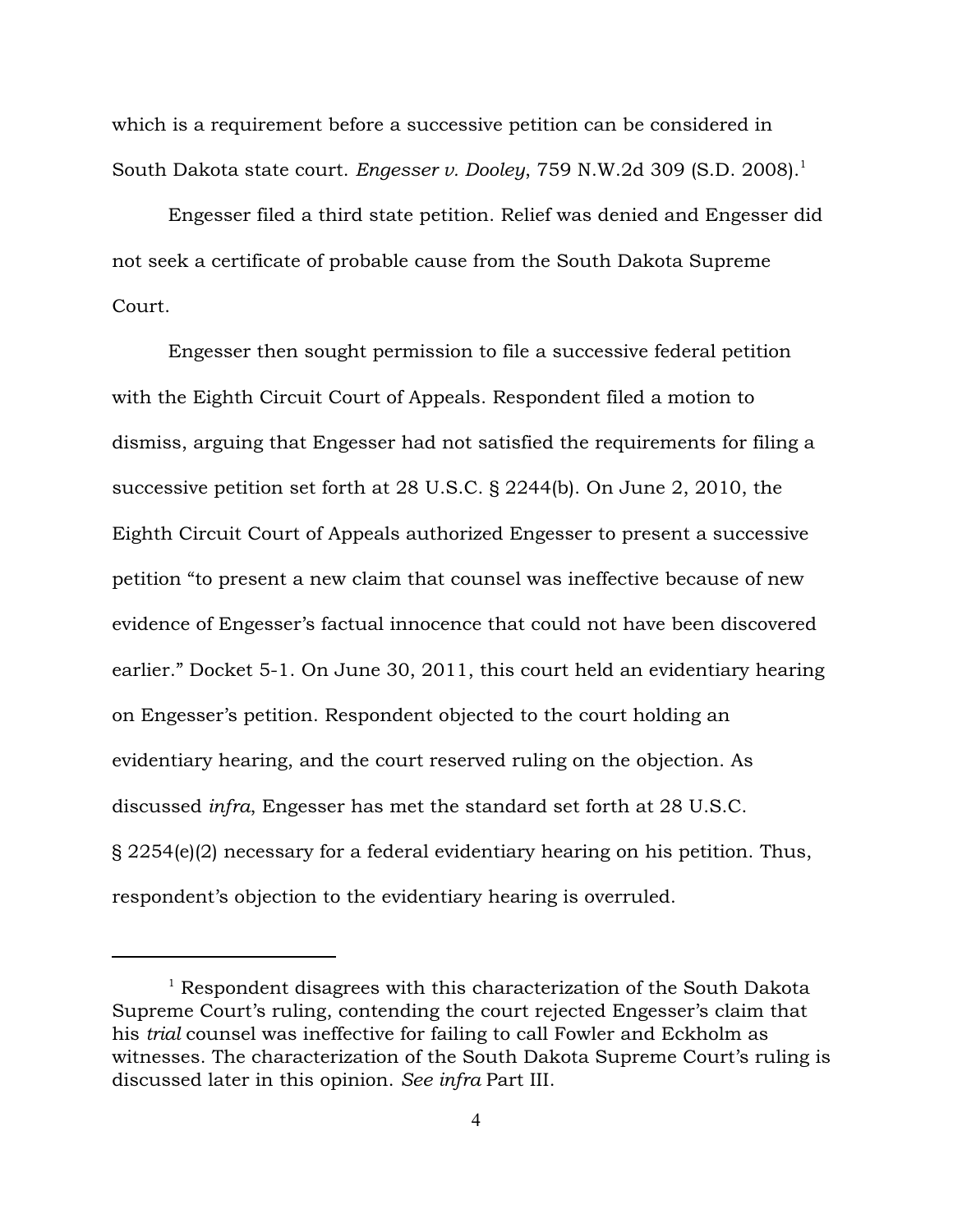#### FACTUAL BACKGROUND

# I. The Accident

On July 30, 2000, Engesser and Dorothy Finley were at the Full Throttle Saloon in Sturgis, South Dakota. This was just days before the Sturgis Motorcycle Rally was scheduled to begin. They left the Full Throttle in Finley's red Corvette at around 6 p.m. Trial Transcript (TT) at 228, 276, 278, 280.

Nearly two hours later, at approximately 8:10 p.m., the Corvette struck a minivan from behind on Interstate 90. *Id.* at 202-04, 298, 544, 607. The minivan, carrying the MacPherson family, was traveling on the interstate and pulled over to the left lane of traffic to avoid two vehicles parked along the shoulder. *Id.* at 305-6. Those vehicles belonged to Eckholm and Fowler. Just past the parked vehicles, the passenger side of Finley's Corvette struck the MacPherson vehicle. *Id.* at 307, 308, 315-318. The MacPherson family sustained minor injuries in the crash. *Id.* at 312-13, 324, 326. The Corvette rolled and eventually came to a stop upside down in the median. *Id.* at 332- 33. Engesser was ejected from the Corvette and Finley was trapped inside. Finley was pronounced dead at the scene of the accident. *Id.* at 405. Engesser sustained serious injuries. *Id.* at 433. Tests later revealed that both Finley and Engesser had been drinking. *Id.* at 414, 476, 479.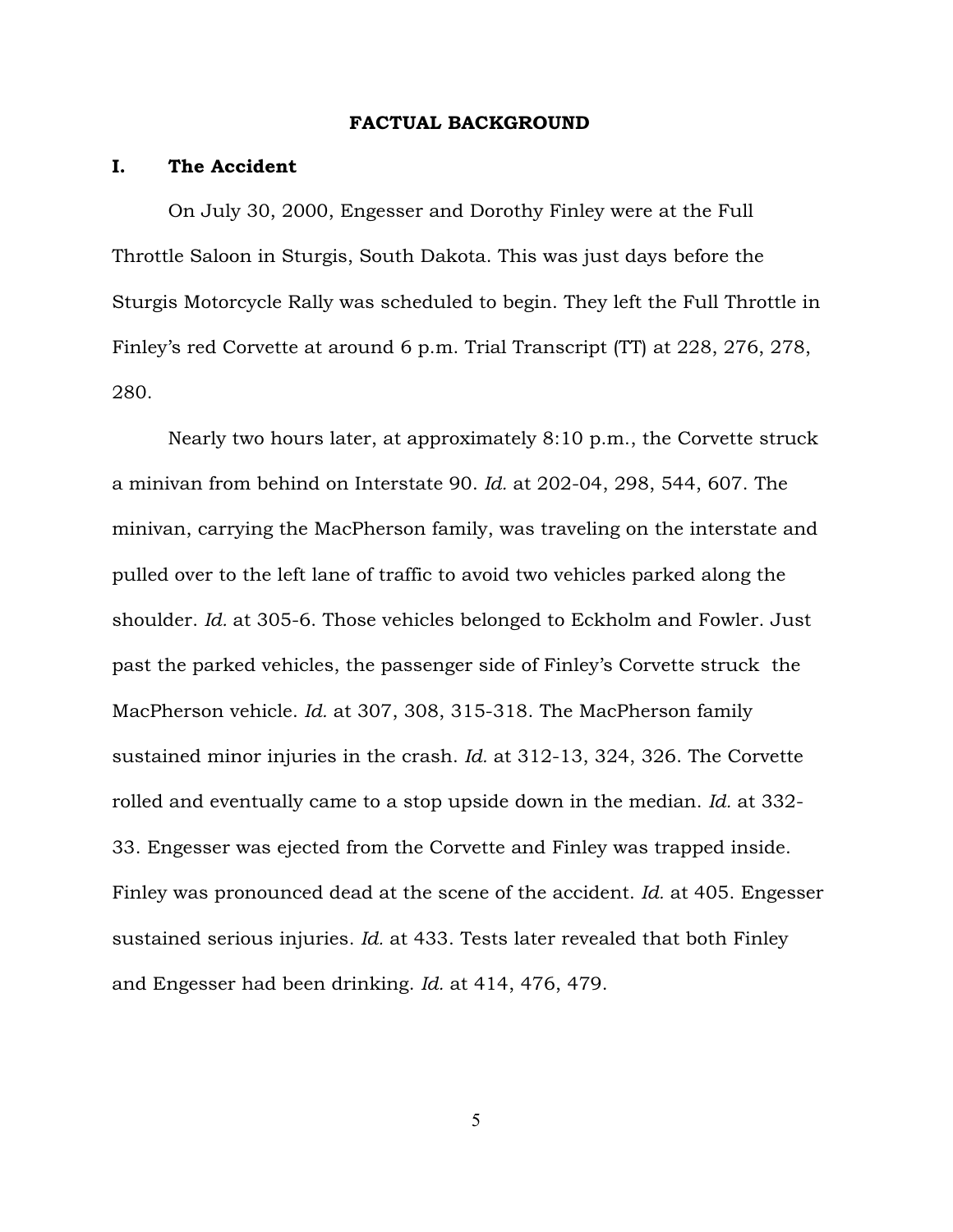# II. Evidence at Trial

The sole issue at Engesser's jury trial was whether he was driving Finley's Corvette at the time of the accident. The state's theory relied on several factors, including Engesser's placement in the median, Finley's placement inside the Corvette, what one expert witness referred to as "accident-injury relationships," and the position of the driver's seat inside the Corvette. The defense theory was that Finley was the driver, or put another way, that the evidence did not prove beyond a reasonable doubt that Engesser was the driver. The state called 19 witnesses at trial. The defense did not call any witnesses.

Mary Redfield, a certified registered nurse anesthetist, came upon the accident and saw the Corvette in the median. She testified that Engesser was lying in the median, six to ten feet from the driver's door of the Corvette. *Id.* at 296. When Redfield got to Engesser, he was not breathing so she lifted his jaw to clear his airway. *Id.* at 295. Redfield continued to hold his jaw until help arrived. *Id.* Redfield also testified that she could see inside the driver's side of the vehicle, because she remembered seeing the steering wheel. *Id.* at 296.

Linda Keszler also came upon the accident and saw the Corvette lying upside down in the median of the interstate. *Id.* at 289. Keszler testified that Engesser was lying "just outside the driver's door" and that the driver's door of the Corvette was "open or off." *Id.* at 290-91.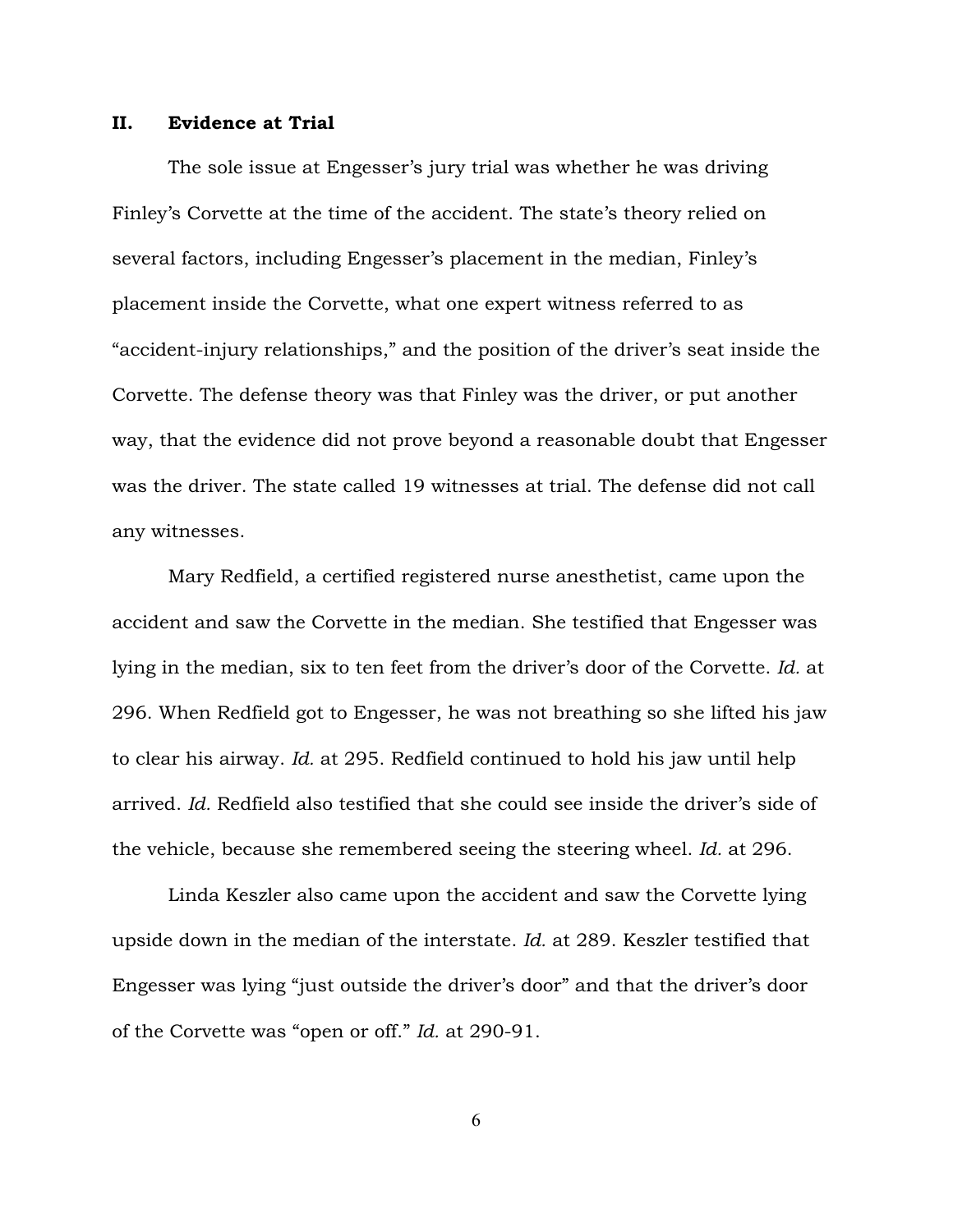Mike Walker, a deputy with the Meade County Sheriff's Department, was one of the first law enforcement officers to arrive at the scene of the accident. *Id.* at 330-31. He testified that Engesser was lying "just outside the driver's door" or approximately "five to ten feet" from the driver's door of the Corvette. *Id.* at 331-32, 335. The driver's door of the upside down Corvette was open and Finley was on the passenger side of the vehicle. *Id.* at 333, 340. Law enforcement officers were unable to reach her through the passenger side door because of damage to the passenger side of the vehicle. *Id.* at 336. By the time Deputy Walker arrived at the scene of the accident, many cars had stopped and people were "running across the interstate." *Id.* at 337. Deputy Walker asked people if they had witnessed the crash, and if they had not, he told them to move on. *Id.* If they had witnessed the crash, Deputy Walker asked them to pull their car off the interstate, stay out of the way of ambulance and fire department workers, and wait for law enforcement to take their statements. *Id.* at 338. Deputy Walker then collected information regarding the vehicle and people for further investigation. *Id.* 

Ron Koan, the fire chief for the city of Sturgis, also responded to the crash. When he arrived at the scene, he observed Engesser "lying outside the car on the ground" and estimated him to be "30 feet maybe" from the driver's side door. *Id.* at 374. Another emergency responder, LaVerne Hermanson, estimated that Engesser was "10, 15 feet, maybe a little more away" from the Corvette. *Id.* at 385.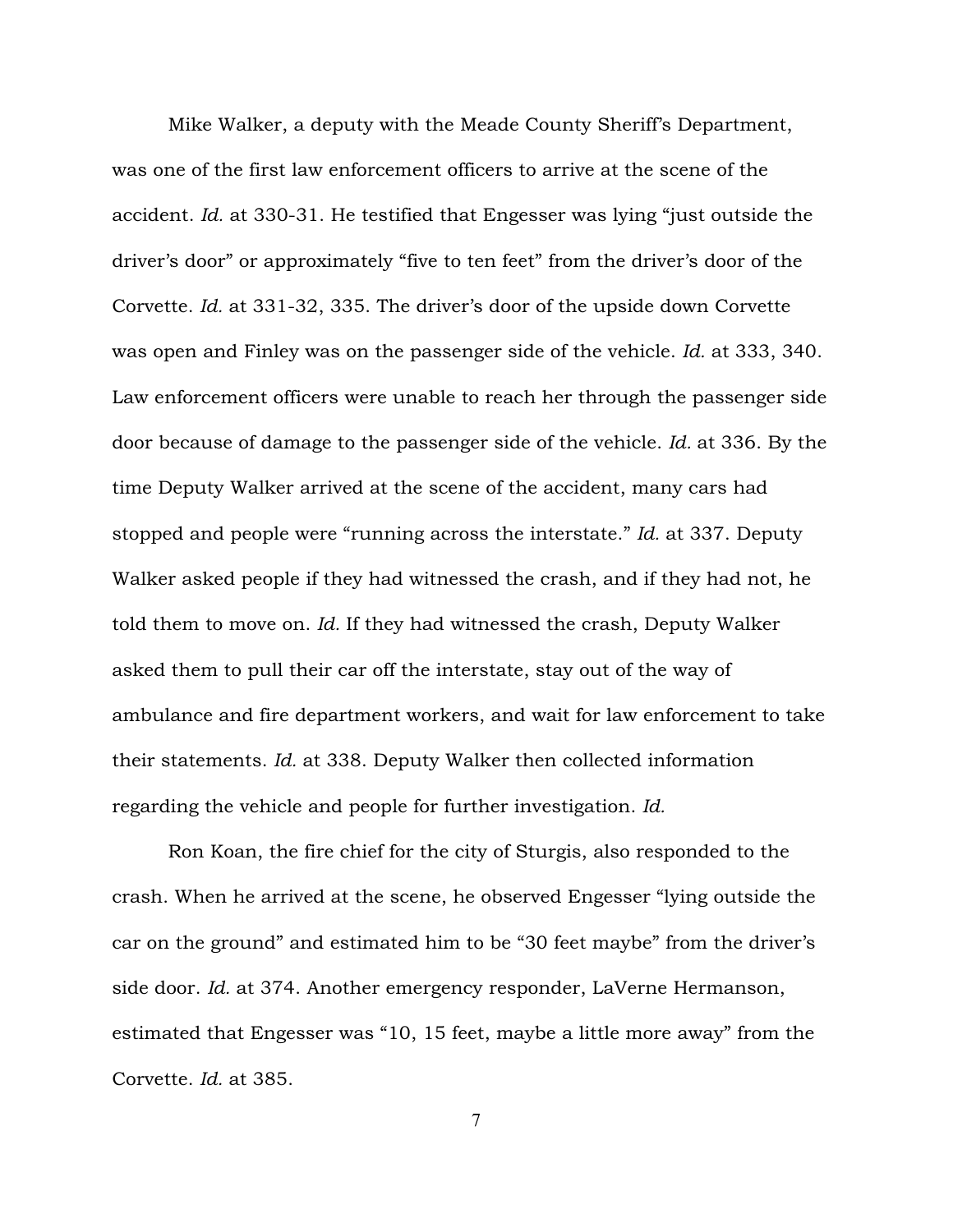Highway Patrol Officer Ed Fox was the officer in charge of investigating the crash. *Id.* at 348, 358. At the scene of the accident, Trooper Fox began to take witnesses' statements. *Id.* at 521. Two of the witnesses interviewed were Eckholm and Fowler. Once Trooper Fox finished interviewing all of the witnesses, he walked down to the Corvette, which was surrounded by broken glass. *Id.* at 522. Although the passenger side window was completely gone, the windshield and roof on top of the Corvette were intact. *Id.* at 546. During trial, Trooper Fox testified that he believed it was unlikely that the passengers of the Corvette had been tossed around much due to the size of the vehicle. *Id.* at 605. He described the inside of the Corvette as "similar to the cockpit of an airplane," with a console and two bucket seats that sit very low. *Id.* at 555. Trooper Fox testified that, based on this information and Engesser's size, he did not believe it was likely that Engesser was ejected out of the window. *Id.* at 605. Trooper Fox also noted that the driver's seat was positioned in such a manner that "somebody 5'9" would have been comfortable driving the vehicle." *Id.* at 606. Engesser is 5'9" tall, while Finley was 5'4" tall. *Id.* at 541, 543. Trooper Fox testified that before finalizing his investigation he followed up with witnesses who provided statements on the night of the accident. *Id.* at 534. Finally, he stated that he was unable to "get any information from any witnesses as far as whether it was a male or female or any information at all about the driver." *Id.* Trooper Fox further testified that he believed Engesser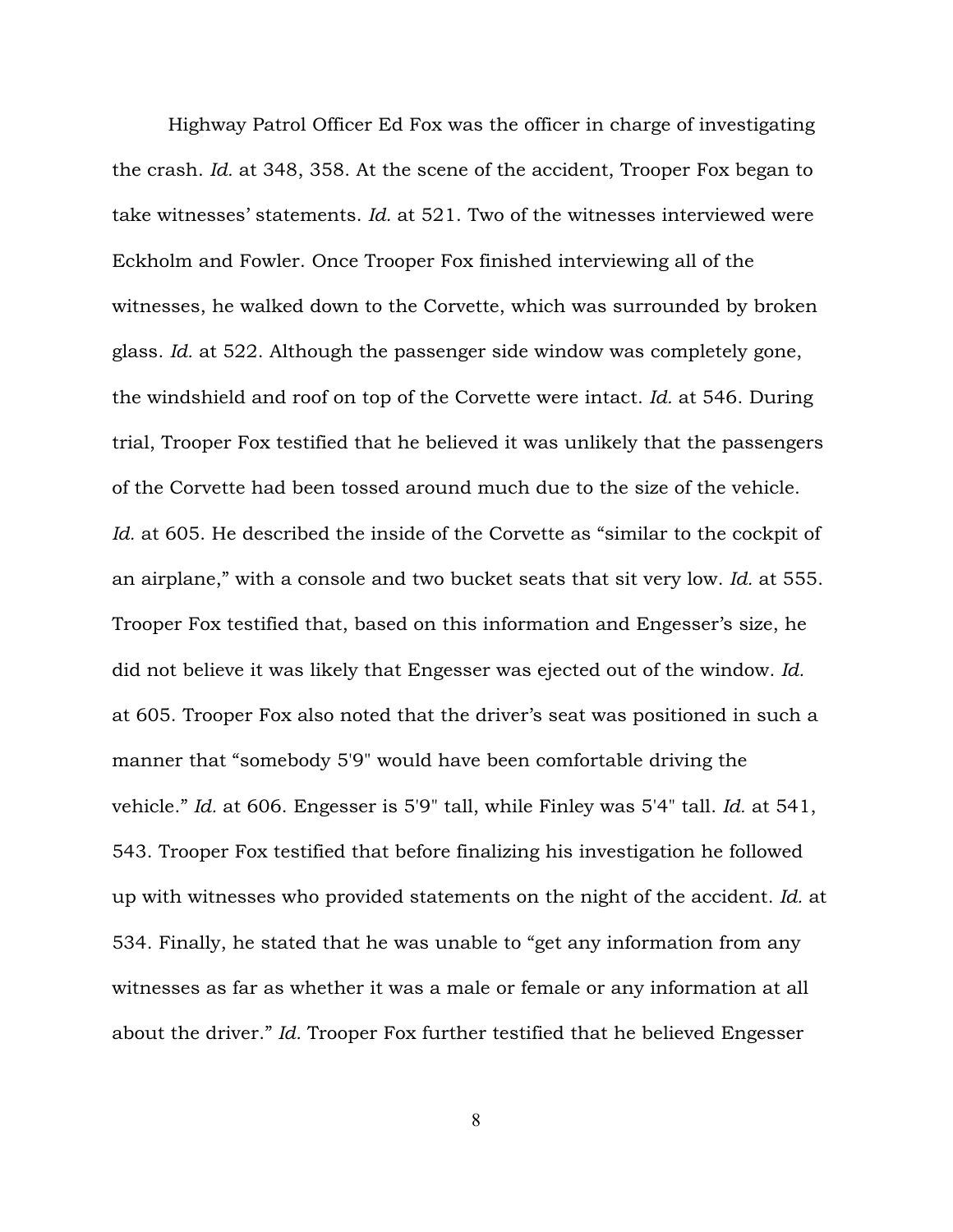had lied to him about who was driving the Corvette when Fox interviewed him. *Id.*

Highway Patrol Officer Anthony Melarango, an accident reconstructionist, also testified at Engesser's trial. Trooper Melarango determined that the Corvette was traveling at a speed of 112 miles per hour, or 164 feet per second, prior to the crash. *Id.* at 501. The Corvette rolled approximately one and a half times upon impact. *Id.* at 503, 507.

Rex Riis, the director of the South Dakota State Forensic Lab, examined the Corvette on August 23, 300. *Id.* at 616, 618. Riis was consulted to "give his opinion about what could be done in terms of trace evidence" in the Corvette. *Id.* at 618. Riis explained that the evidentiary value of any bodily fluids in the vehicle was diminished significantly because the Corvette had rolled and the occupants were not wearing their seat belts. *Id.* at 620. The occupants would have been tossed to and fro inside the car and bodily fluids, such as blood, could have been distributed throughout the car. *Id.* at 621. Riis suggested that the evidentiary value rested with "looking at accident injury relationships." *Id.* at 623. Riis testified that the "damage to the automobile in relationship to injuries sustained was very significant in the interpretation of where the occupants were . . . ." *Id.* at 644. On crossexamination, Riis admitted that to preserve any bodily fluids inside the Corvette, it should have been stored indoors away from the elements rather than outdoors. *Id.* at 633.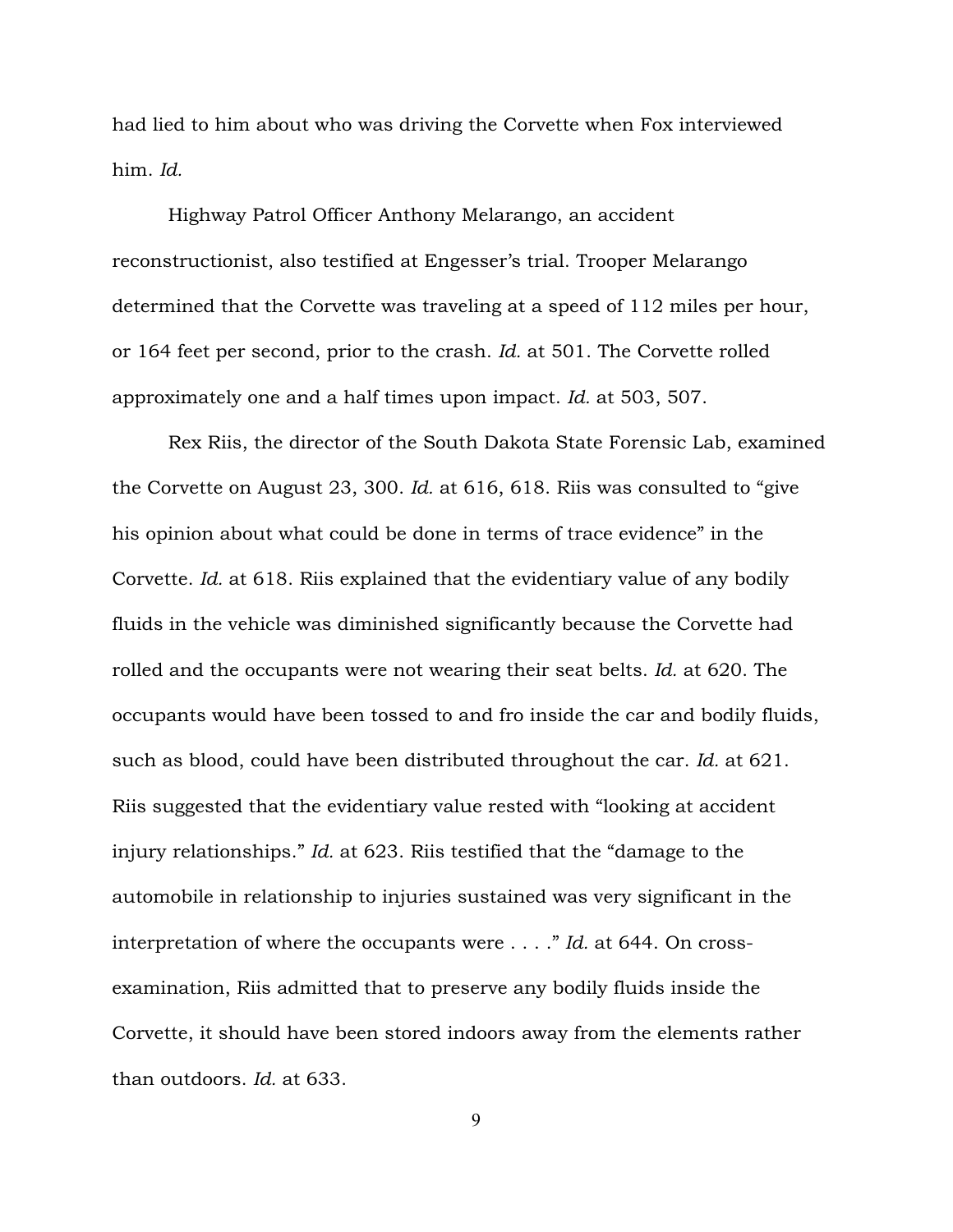Dr. Daniel Hoffman, the emergency room physician who treated Engesser, testified that based on the photographs of the Corvette, he would expect a person sitting on the passenger side of the vehicle to have sustained fairly significant injuries. *Id.* at 452, 453.

Roana Clifford, Beau Goodman, Todd and Jackie MacPherson, Craig Johnson, Tom Wilts, Jennifer Jordan, Dr. Robert Looyenga, and Becky Feist also testified for the government. Clifford's testimony placed Engesser and Finley at the Full Throttle Saloon before the accident. She estimated that Engesser and Finley left at around six p.m. TT at 280-81. Goodman witnessed the crash, but he did not see who was driving the Corvette. *Id.* at 286-87. Todd and Jackie MacPherson were in the minivan that the Corvette struck; they testified regarding their memory of the accident and the injuries they suffered in it. *Id.* at 301-328. Craig Johnson, a deputy with the Meade County Sheriff's Office, who had responded to the accident, testified that Finley was inside the Corvette and her body had to be extricated from the vehicle. *Id.* at 352-55. Tom Wilts was the coroner who pronounced Finley dead at the scene of the accident. *Id.* at 402. He noted that Finley had a head injury on her right side and died of cerebral hemorrhage. *Id.* at 404-05. Jennifer Jordan, a medical technologist, testified that she took a sample of Engesser's blood to test his blood alcohol content (BAC) and gave it to Trooper Fox. *Id.* at 458, 459. Dr. Robert Looyenga, a chemist, testified that he did the blood alcohol analysis of Engesser's blood. *Id.* at 475. Engesser's BAC at the time of the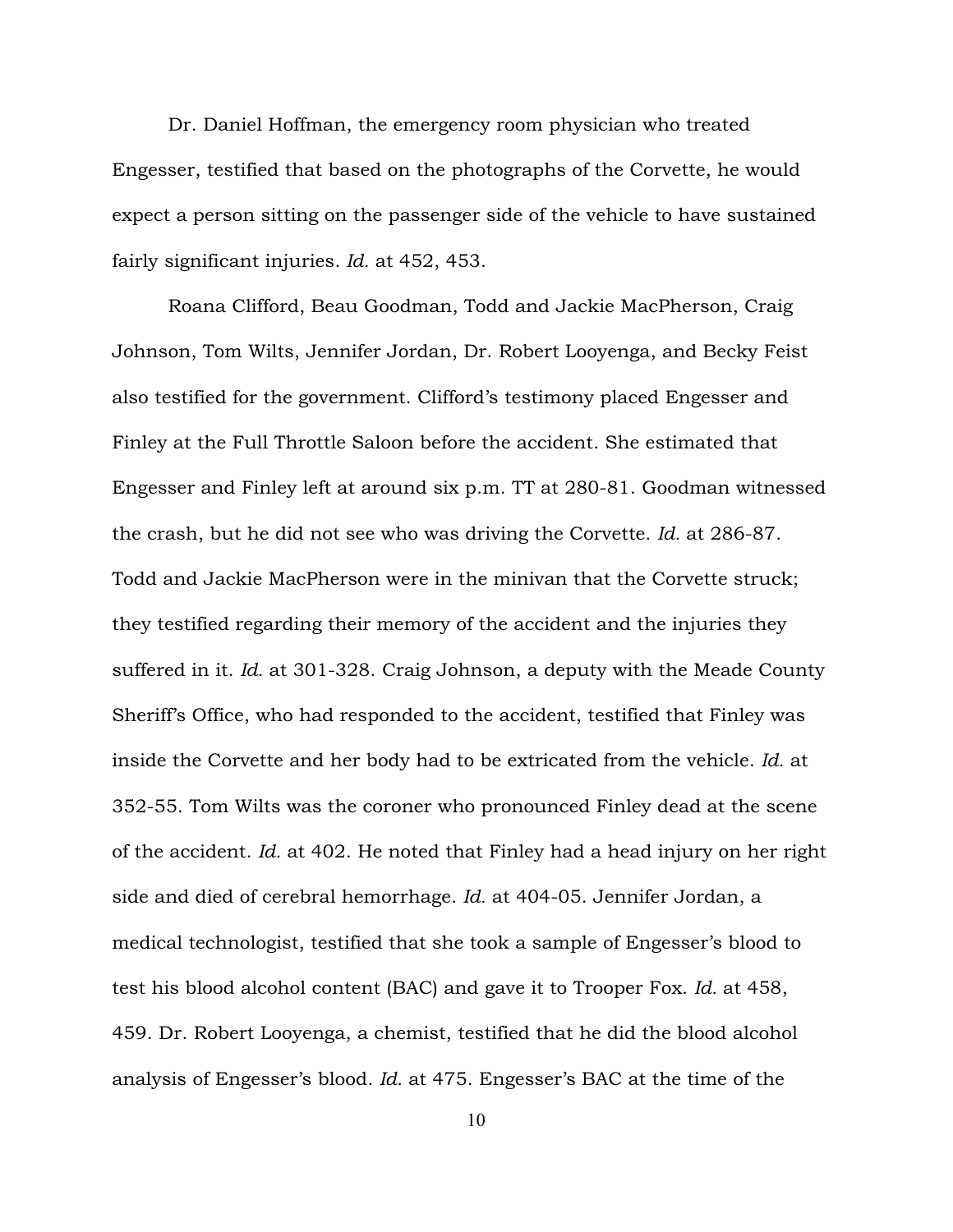blood draw was .081. *Id.* at 477. Extrapolated back to the time of the accident, Dr. Looyenga estimated that Engesser's BAC was .125. *Id.* at 479. Finally, Becky Feist, Finley's daughter, testified that it was her mother's habit to place her purse at her feet when she rode in a car. *Id.* at 648. When Feist and other family members were permitted to see the Corvette at the lot where it was stored after the accident, they found Finley's purse underneath the dashboard on the passenger's side. *Id.*

## III. The Hearing on the Second State Habeas

Eight witnesses testified during a hearing on Engesser's second state habeas. This was the first time that Eckholm and Fowler testified in court regarding the accident.

Beau Goodman, who also testified during Engesser's trial, testified that he had seen Finley's Corvette prior to the accident. Transcript, Hearing, State Habeas 06-578 at 4. Goodman also stated that Finley was a fast driver. *Id.*

The next witness was Matthew Kinney, who had represented Engesser in his first state habeas proceeding. Kinney testified that during the first state habeas proceeding, he focused on Engesser's trial counsel's failure to have Engesser testify, his failure to make a proper objection when Trooper Fox testified that he believed Engesser was lying when he interviewed him, his failure to object when the prosecutor referenced Trooper Fox's testimony that Engesser lied during his closing arguments, and his failure to call witnesses who could testify to Finley's driving habits. *Id.* at 7-8. Kinney also testified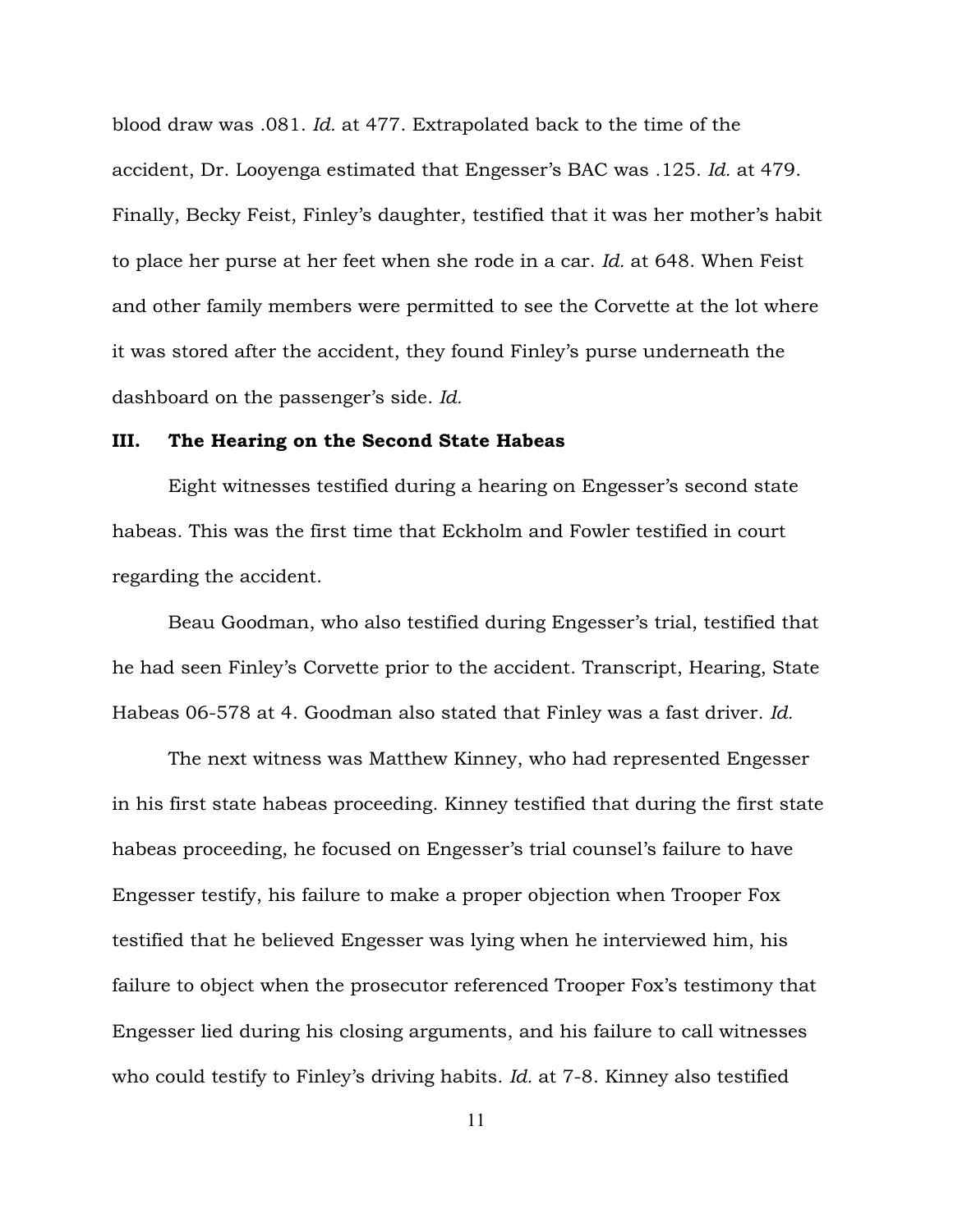that he was surprised when Eckholm's name came up during Engesser's first state habeas hearing. *Id.* at 9.

Eckholm testified that on July 30, 2000, his truck quit on Interstate 90 by the Tilford weigh station. *Id.* at 28. His friend, Fowler,<sup>2</sup> came to pick him up and parked her van in front of his truck on the shoulder of the interstate. While he was getting tools out of the back of his truck, Eckholm heard tires squeal and looked up. *Id.* at 28-29. He saw a car come by him sideways and spin backgrounds. *Id.* Eckholm testified, "that's when I looked right at both the people in the car. I saw the woman driving. I saw her frantically steering the car." *Id.* Eckholm also testified that he remembers seeing a woman's hands and bracelets. *Id.* at 47. The Corvette then hit a minivan with its back end and a man was ejected from the Corvette. *Id.* at 29. The Corvette then went into the median and the minivan went into the ditch. *Id.* Eckholm walked over to the Corvette and saw the woman trapped underneath the car. *Id.* Eckholm determined that she was dead. *Id.* at 33. He did not see the man until he was walking back to his truck. *Id.* at 29. Engesser was covered in blood and his head and back were bleeding. *Id.* at 34. Eckholm then waited to talk to the police. *Id.* Eckholm gave a written statement to a police officer, but the police officer did not write that the woman was driving. *Id.* at 35. Eckholm

 $2$  During Eckholm's testimony, he referred to Charlotte Fowler as Charlotte Delaney, her maiden name and name at the time of the accident. *See* Second State Habeas, 06-578, Transcript at 55.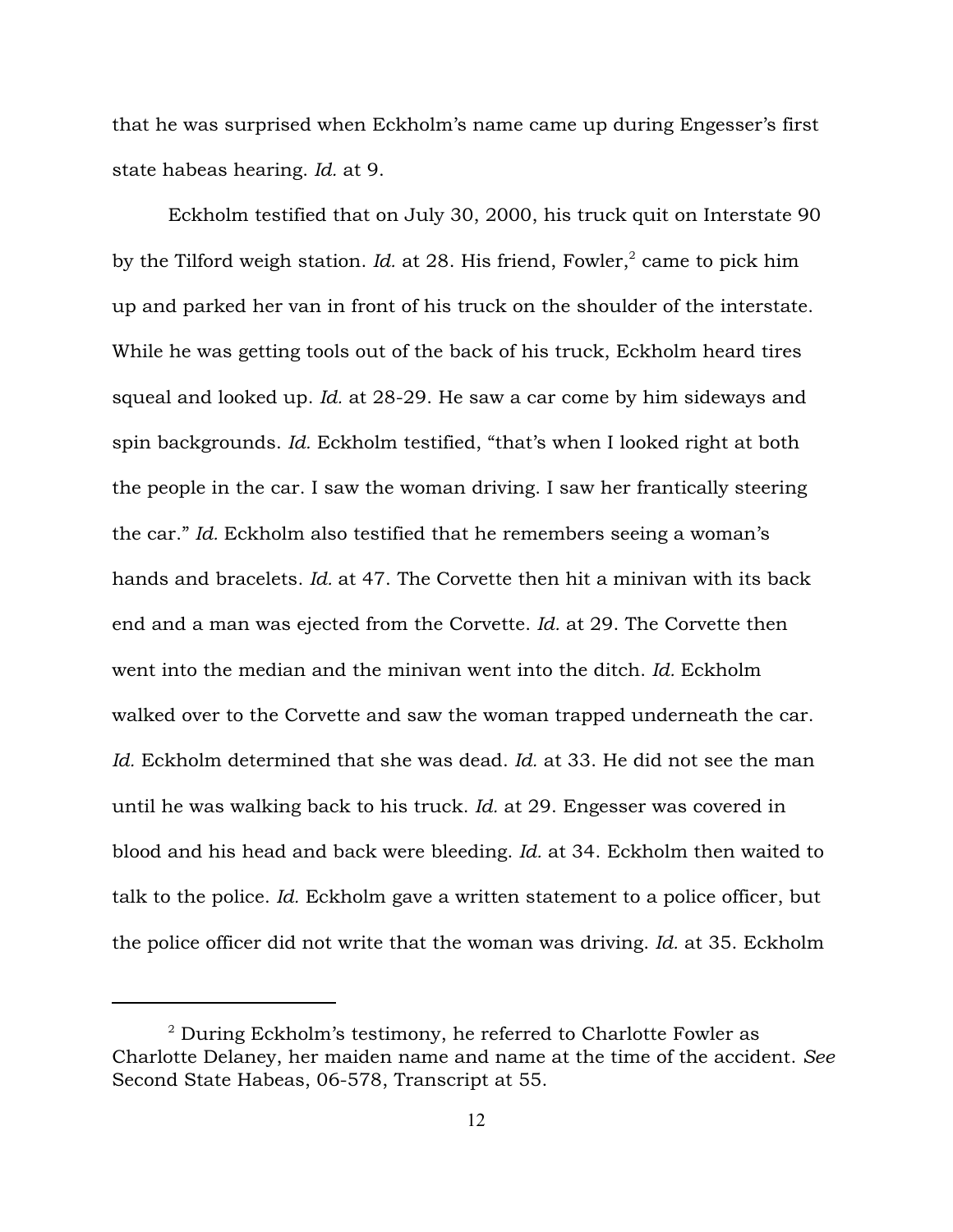testified that even though it was not in his statement, he is sure he referred to the driver as "her or she or the woman." *Id.* at 37.

Eckholm later contacted Tim Rensch, Engesser's trial attorney, after he read a newspaper article about the case. *Id.* Eckholm was also seeking representation for a DUI charge. *Id.* at 38. During the phone call, Eckholm told Rensch that a woman was driving the vehicle. *Id.* at 39. Rensch did not contact Eckholm again; Eckholm called him again a year or so later. *Id.* Then Rensch told him "that this guy was kind of a bad guy anyways and had been in some trouble, and they kind of wanted to put him away anyways." *Id.* at 38. After reading another newspaper article about Engesser, Eckholm contacted Heather Lammers Bogard, who was representing Engesser in a subsequent habeas action. *Id.* at 41.

The next witness called was Jennifer Utter, who had served as the Meade County State's Attorney in 2000. *Id.* at 53. Utter testified that she did not interview either Eckholm or Fowler in connection with the case. *Id.* Utter helped prepare the case for indictment, but she left office before it was presented to a grand jury. *Id.* at 54.

Fowler testified that she witnessed the crash. *Id.* at 56. At the time of the accident, Fowler was sitting in her van on the shoulder of Interstate 90 by the Tilford exit. *Id.* at 57. Her van was pointed east and parked directly in front of Eckholm's broken down vehicle. *Id.* Fowler testified that she was sitting in the van and suddenly a car veered into view, out of control. *Id.* at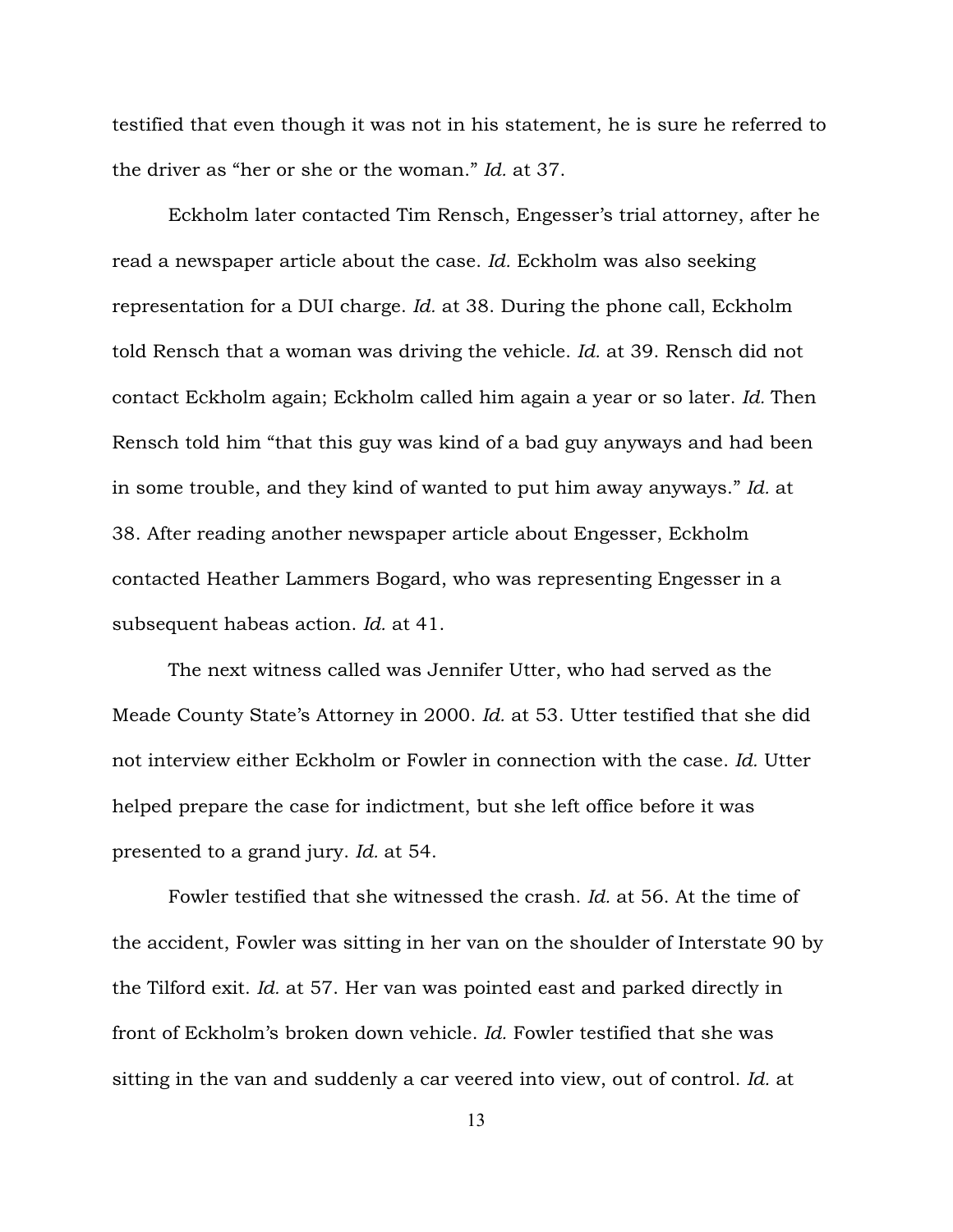58. Fowler thought the car was going to hit her van, so she clenched the steering wheel and braced herself for the impact. *Id.* As the car hit the MacPherson's minivan, she saw a man's leg and boot as a man flew through the air after the impact. *Id.* at 59. After the dust settled, Fowler ran to the man. *Id.* at 60. He was lying face down, and it looked like he could not breathe. *Id.* Fowler testified that Engesser was lying about three car lengths ahead of the Corvette in the median. *Id.* at 61. Fowler also testified that she did not give a written statement to the police because "she was shaking so bad" that she "really couldn't hold a pen to write." *Id.* at 63. The police officer wrote a statement and she signed it. *Id.* Fowler testified that law enforcement did not contact her again. *Id.* at 64.

Trooper Ed Fox, who was one of the main witnesses for the prosecution during Engesser's trial, also testified during the habeas hearing. Fox admitted that at the time of the crash, he only had three years' experience with the South Dakota Highway Patrol. *Id.* at 69. All three of the other officers who responded to the crash had more experience than he did. *Id.* Trooper Fox disputed Eckholm's and Fowler's contentions that he did not follow up with either of them after the accident. *Id.* at 75. Trooper Fox testified that, according to his notes, he called each of the witnesses to follow up. *Id.* at 76.

Engesser testified as well. He testified that he did not know Eckholm and that the first time he heard his name was from his attorney, Heather Lammers Bogard, who was appointed to represent him on his federal habeas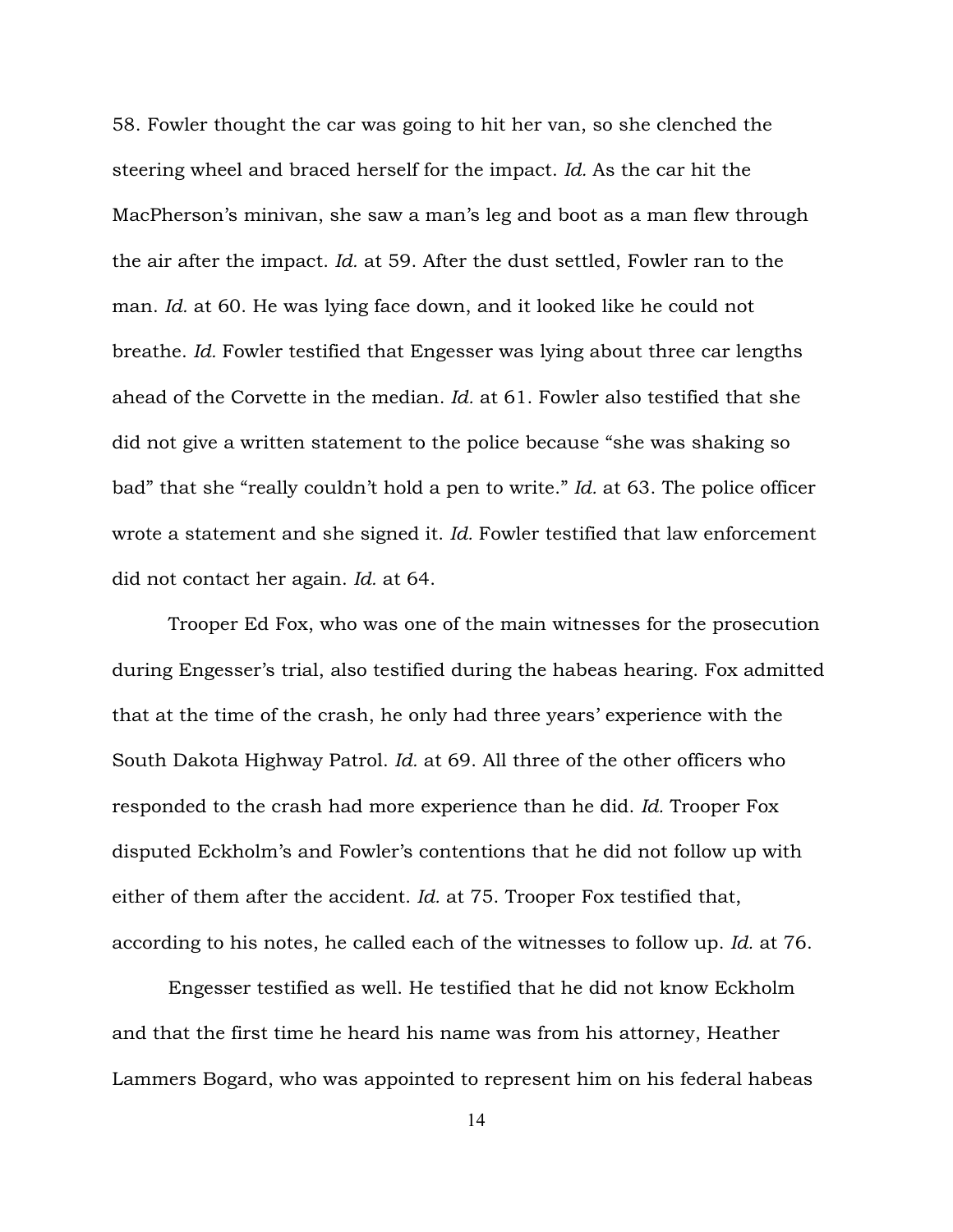appeal to the Eighth Circuit Court of Appeals. *Id.* at 81. Nor did he know or hear about Fowler until Bogard told him about her. *Id.* His prior attorneys, Tim Rensch and Matthew Kinney, never discussed Eckholm as a witness with him. *Id.* at 82.

The next witness was Tim Rensch, who represented Engesser during his trial. Rensch testified that he first knew Eckholm was a potential witness when he received the first packet of discovery materials from the prosecution. *Id.* at 86. Neither Rensch nor his investigators spoke to Eckholm before the trial, even though he was listed as an eyewitness in the discovery materials. *Id.* at 87. Nor did Rensch or his investigators contact Fowler, although Rensch was aware of her name throughout the case. *Id.* at 89-90. Rensch further testified that when Eckholm contacted him, he was concerned that the information he provided would be more consistent with a description of Engesser than Finley, because Eckholm described the driver as having "lighter blondish hair." *Id.* at 96-97.

After Eckholm and Fowler testified at the state habeas hearing, Judge Randall Macy found that their testimony was consistent with the physical evidence after the accident, i.e., that the passenger window was shattered, Engesser was ejected from the vehicle into the median, and Finley was located inside the Corvette. *See* Attachment 1, Second State Habeas, 06-578, Findings of Fact and Conclusions of Law, at 4, ¶ 13. Judge Macy also found that "the habeas testimony of Eckholm and Fowler directly contradicts the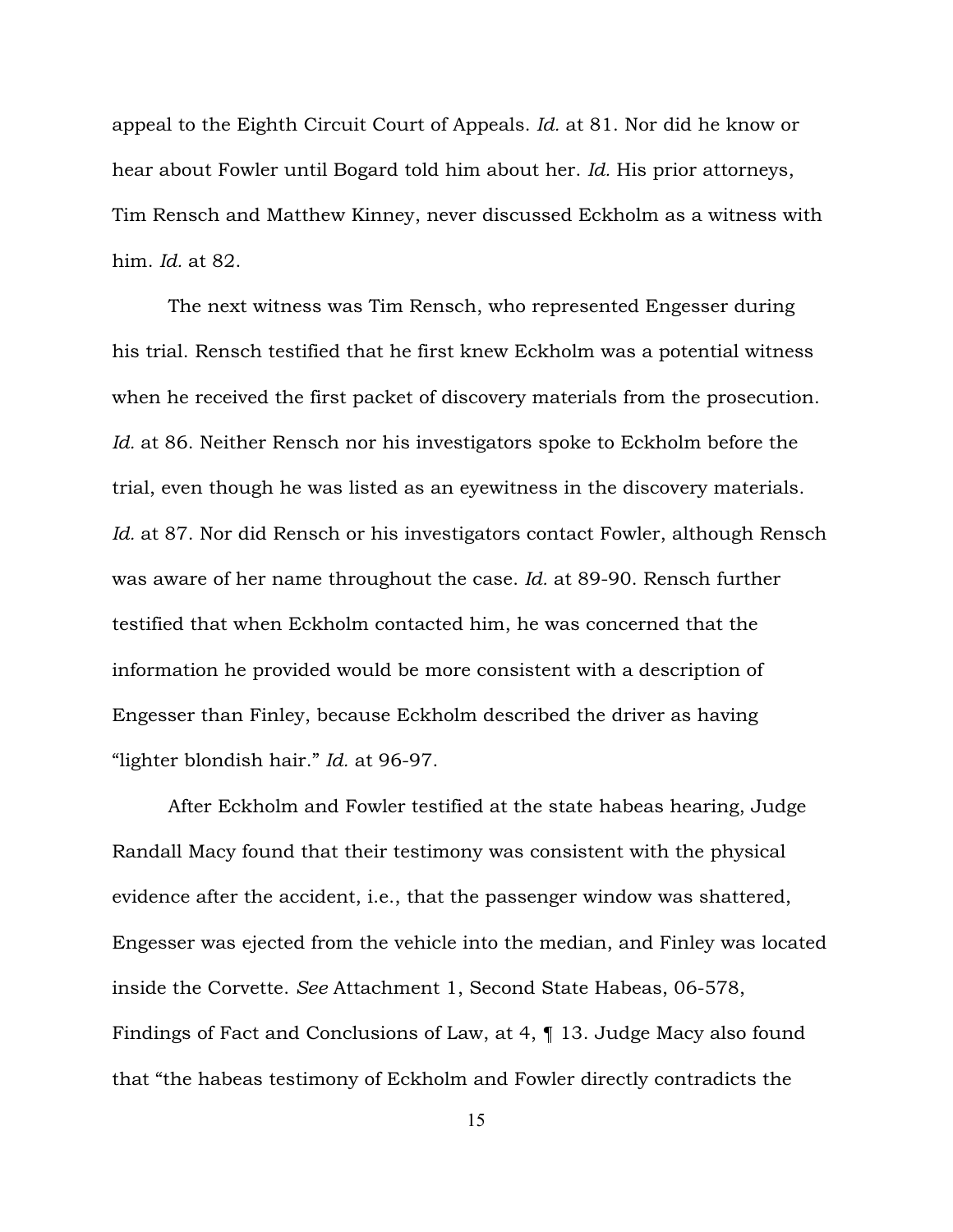evidence presented by the State at trial." *Id.* at 5, ¶ 19. Moreover, the South Dakota Highway Patrol never marked the location of Engesser's body in relation to the scene of the accident. *Id.* at 5, ¶ 20. Nor did the South Dakota Highway Patrol photograph the position of Finley's body within the Corvette at the scene of the accident. *Id.* at 6, ¶ 21. Judge Macy also observed that "the only individual at the jury trial to testify that Engesser was the driver was Trooper Fox, who at the time of the accident had less than three years experience with the South Dakota Highway Patrol, was the least experienced trooper on the scene, and was not certified to complete accident reconstructions." *Id.* at 6, ¶ 24. Judge Macy found that both Eckholm and Fowler were "credible witnesses without identifiable bias[es]." *Id.* at 7, ¶¶ 30, 31. Judge Macy also concluded that "the strength of the evidence presented by the prosecution at the jury trial was weak[.]" *Id.* at 9, ¶ 9. Judge Macy granted Engesser's petition for a writ of habeas corpus, finding that both Engesser's first habeas counsel Matthew Kinney and his trial counsel Tim Rensch rendered ineffective assistance of counsel when they failed to discover and call Eckholm and Fowler as witnesses.

After Judge Macy granted his second habeas petition, Engesser's attorney on the petition moved to reopen the evidence to have two witnesses who had recently come forward testify on Engesser's behalf. Greg Smeenk was subpoenaed and testified on Engesser's behalf; the other witness, Todd Anderson, was unable to testify at the hearing. See Transcript, Motions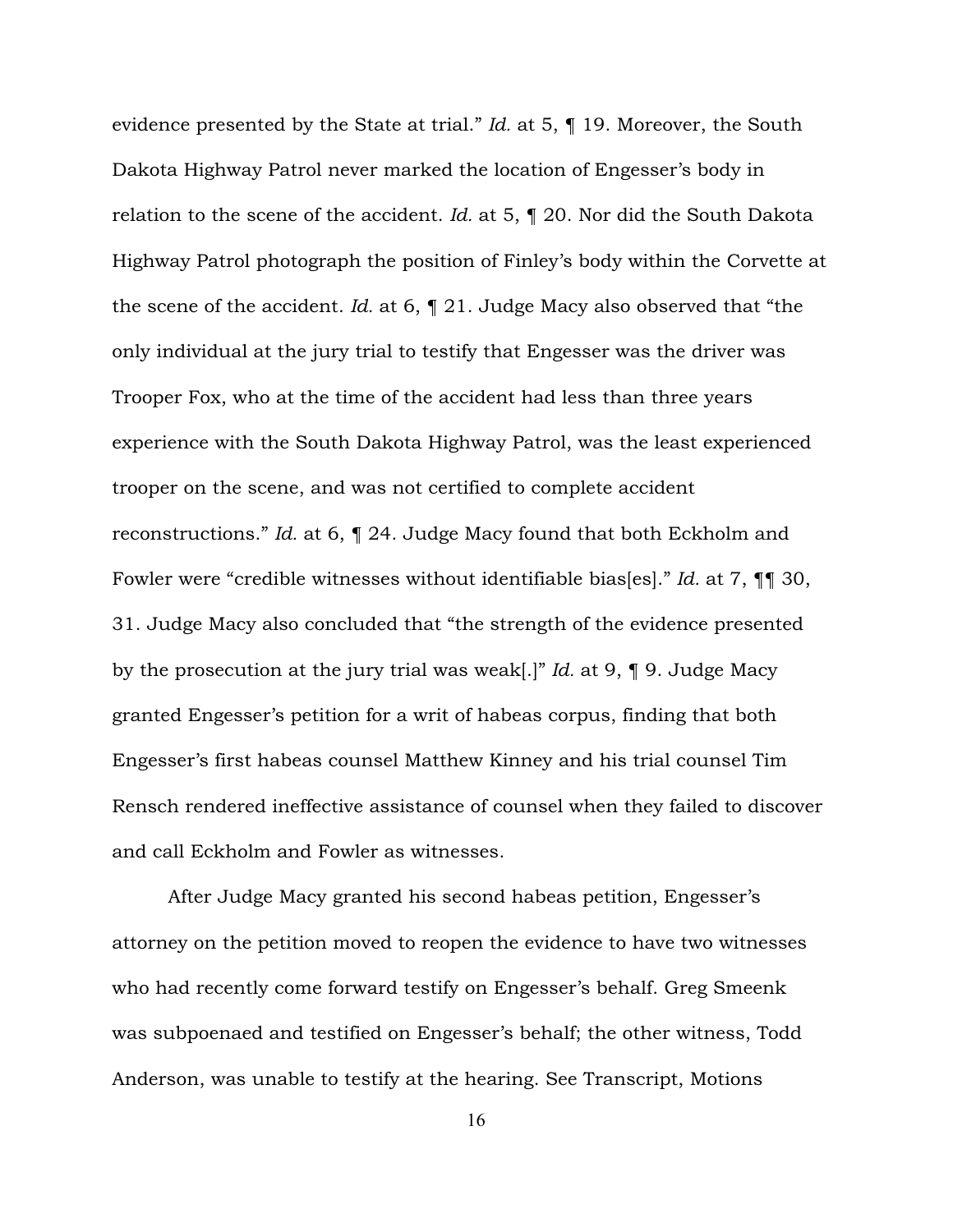Hearing, Second State Habeas, 06-578, at 3. Smeenk testified that he was returning from a rodeo in Rapid City with his daughters when he saw what he thought was smoke by the weigh station. *Id.* at 5. When he got to the weigh station, there was a Corvette upside down in the median. *Id.* Smeenk pulled over, got out, and ran to the Corvette. *Id.* He saw a man lying back "quite a ways" and a lady attending to him. *Id.* Smeenk estimated that the man was 30 or 35 yards from the Corvette. *Id.* at 7. The Corvette was upside down and Smeenk was unable to see inside because it was too crushed. *Id.* at 5. The passenger door was into the ground so he could not open it. *Id.* Smeenk circled the Corvette, trying to figure out how to get inside. *Id.* at 6. Both the sheet metal on the driver's side door and the door latch were gone, so he started "fiddling with the mechanism that opens the door." *Id.* Eventually, Smeenk managed to pry the door open. *Id.* He crawled inside the Corvette and took the pulse of the woman inside. *Id.* After he realized nothing could be done for her, he left without talking to anyone because he did not want his daughters to see the accident site. *Id.* A few months prior to his testimony, Smeenk read an article about the accident in the Rapid City Journal and thought he should come forward. *Id.* at 8. He spoke to the Butte County Sheriff, who put him in touch with the state's attorney. *Id.*

After hearing Smeenk's testimony, Judge Macy denied Engesser's motion to reopen the evidence. *Id.* at 13-14. Judge Macy found that neither law enforcement nor Engesser's trial attorney could have discovered that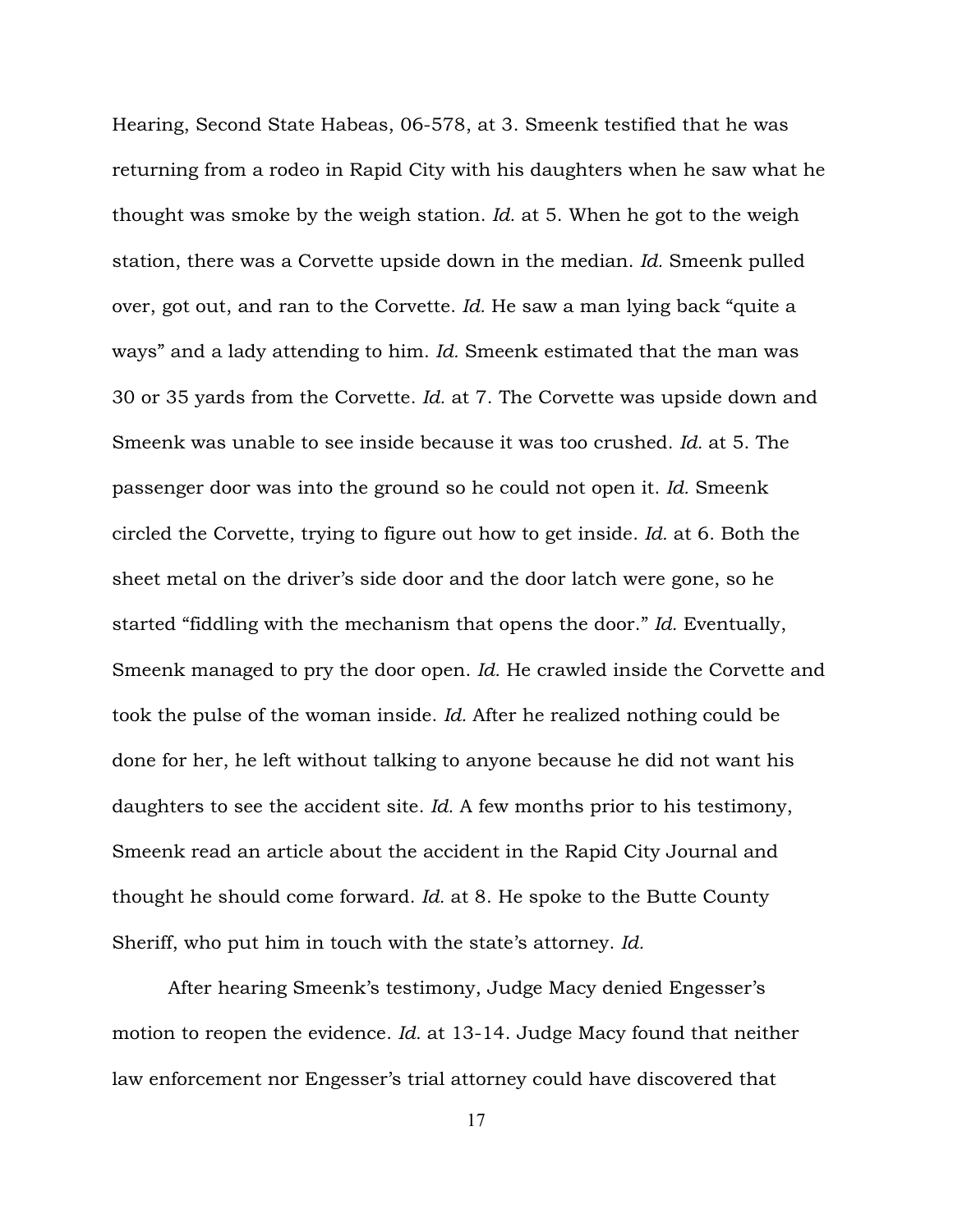Smeenk was a potential witness. *Id.* Judge Macy also noted that Smeenk's testimony was consistent with Eckholm's and Fowler's testimony. *Id.*

## IV. The Federal Evidentiary Hearing

This court held an evidentiary hearing on Engesser's second federal petition on June 30, 2011. Respondent objected to the holding of the evidentiary hearing and argued that Engesser did not meet the standard for holding an evidentiary hearing set forth at 28 U.S.C. § 2254(e)(2). Specifically, respondent argued that Engesser failed to show that the "factual predicate for his claim could not previously have been discovered through the exercise of due diligence" and that the facts underlying his claim were not "sufficient to establish by clear and convincing evidence that but for constitutional error, no reasonable factfinder would have found [Engesser] guilty of the underlying offense." *See* Docket 68, Transcript of Federal Evidentiary Hearing at 4-6. Respondent also argued that the court should not consider the testimony of Eckholm, Fowler, and Smeenk because they had previously testified in state court. *Id.* at 6. Finally, respondent asserted that the court was also precluded from considering Shawn Boyle's testimony because the court had addressed Boyle in Engesser's first federal habeas petition, where this court considered "whether his testimony should have been admitted, or whether his statements should have been admitted . . . via Attorney Finch." *Id.* Respondent conceded that the claim was not raised as a constitutional claim in Engesser's first federal petition, but respondent asserted that this court nonetheless had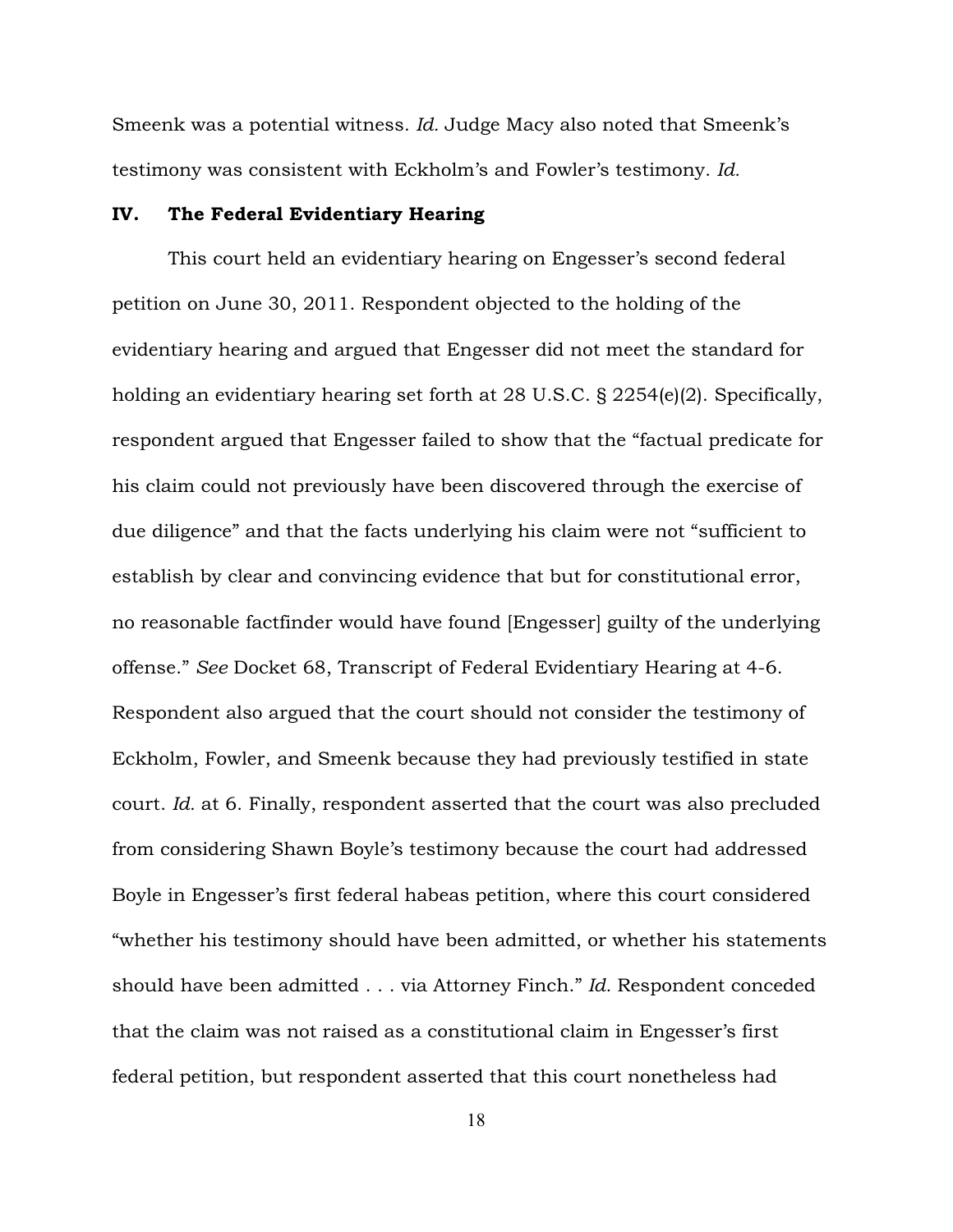addressed the claim in the first petition as an alternative holding. *Id.* at 7. This court reserved ruling on respondent's objections until after the hearing.<sup>3</sup>

The first witness called was Eckholm. Eckholm testified that he was pulled over on the shoulder of Interstate 90 by the Tilford weigh station because his truck had broken down. *Id.* at 10-11. Eckholm heard screeching tires and a red Corvette skidded by him at a high speed and hit a minivan. *Id.* at 12. He saw a woman steering the red Corvette and a man bracing himself on the windshield post. *Id.* at 13. Eckholm believes the driver was a woman because he saw jewelry sparkle, hair blowing, and "frosted type" hair. *Id.* at 13-14. Eckholm also saw the passenger be ejected out of the top of the Corvette when the Corvette hit the minivan. *Id.* at 15. Eckholm walked over to the Corvette and determined that the woman was dead. *Id.* He also saw the man in the median, approximately 25 to 30 yards from the Corvette. *Id.* at 17. When Eckholm spoke to a state trooper about the accident, he remembers using "she" and "her" to describe the driver. *Id.* at 20. At the time, Eckholm did not think there would be any question as to who was driving the Corvette. *Id.* at 21.

 $3$  The standard for granting an evidentiary hearing in a § 2254 petition for habeas corpus mirrors the AEDPA standard for successive petitions. Because Engesser satisfies that standard, he has also made the requisite showing for an evidentiary hearing in federal court. Whether the court may consider each individual witness's testimony is discussed *infra* Parts I and II.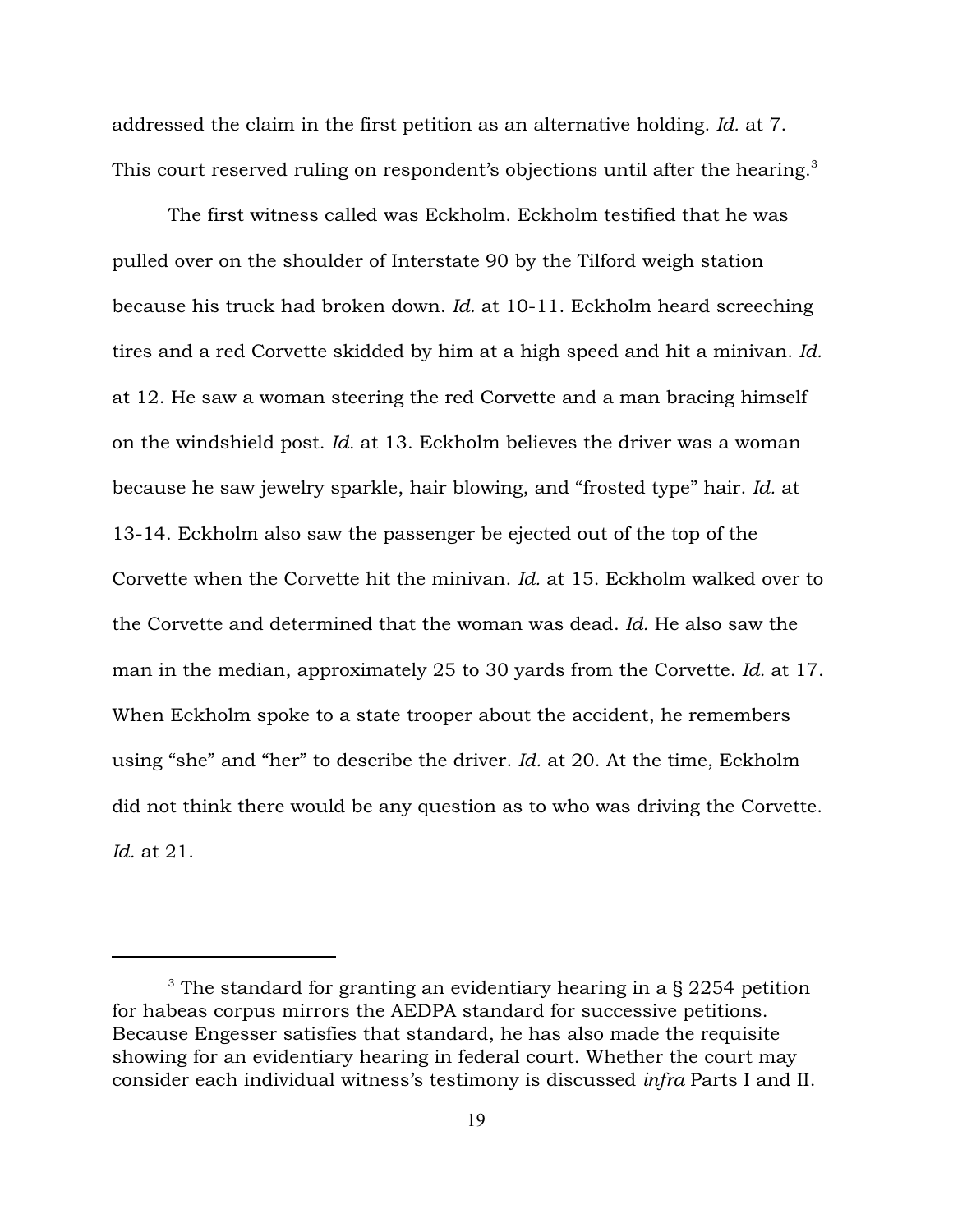Later, after reading something in the newspaper, and seeking representation on a DUI charge, Eckholm called Engesser's trial attorney, Tim Rensch, and told Rensch that he saw the accident. *Id.* at 21. Rensch told Eckholm he would need him. *Id.* Eckholm heard nothing further from Rensch. *Id.* at 22. When Eckholm called Rensch back, he "acted like he didn't care" and said that Engesser was a "vegetable" and "kind of a bad guy." *Id.* Several years later, in 2006, Eckholm read a newspaper article about the case and contacted Engesser's new attorney, Heather Lammers Bogard. *Id.* at 23. Eckholm was deposed about the accident and subsequently testified in the second state court habeas action. *Id.*

Fowler was the second witness Engesser called during the federal evidentiary hearing. Fowler was with Eckholm at the side of Interstate 90 near Tilford Station because his truck had broken down. *Id.* at 57. While she sat inside her van, Fowler saw the Corvette zooming towards them in the driver's side mirror. *Id*. at 57. Fowler thought the Corvette was going to hit her van and Eckholm (who was outside of the van), and she screamed. *Id.* Fowler heard a boom on impact as the Corvette struck a minivan, and she saw a man's leg as a man flew through the air. *Id.* at 60. After the dust settled, Fowler ran to the median where the man lay and wiped dirt out of his mouth so he could breathe. *Id.* at 60. Fowler estimated that he was lying approximately 120 feet, or 17 car lengths, away from the Corvette. *Id.* at 61.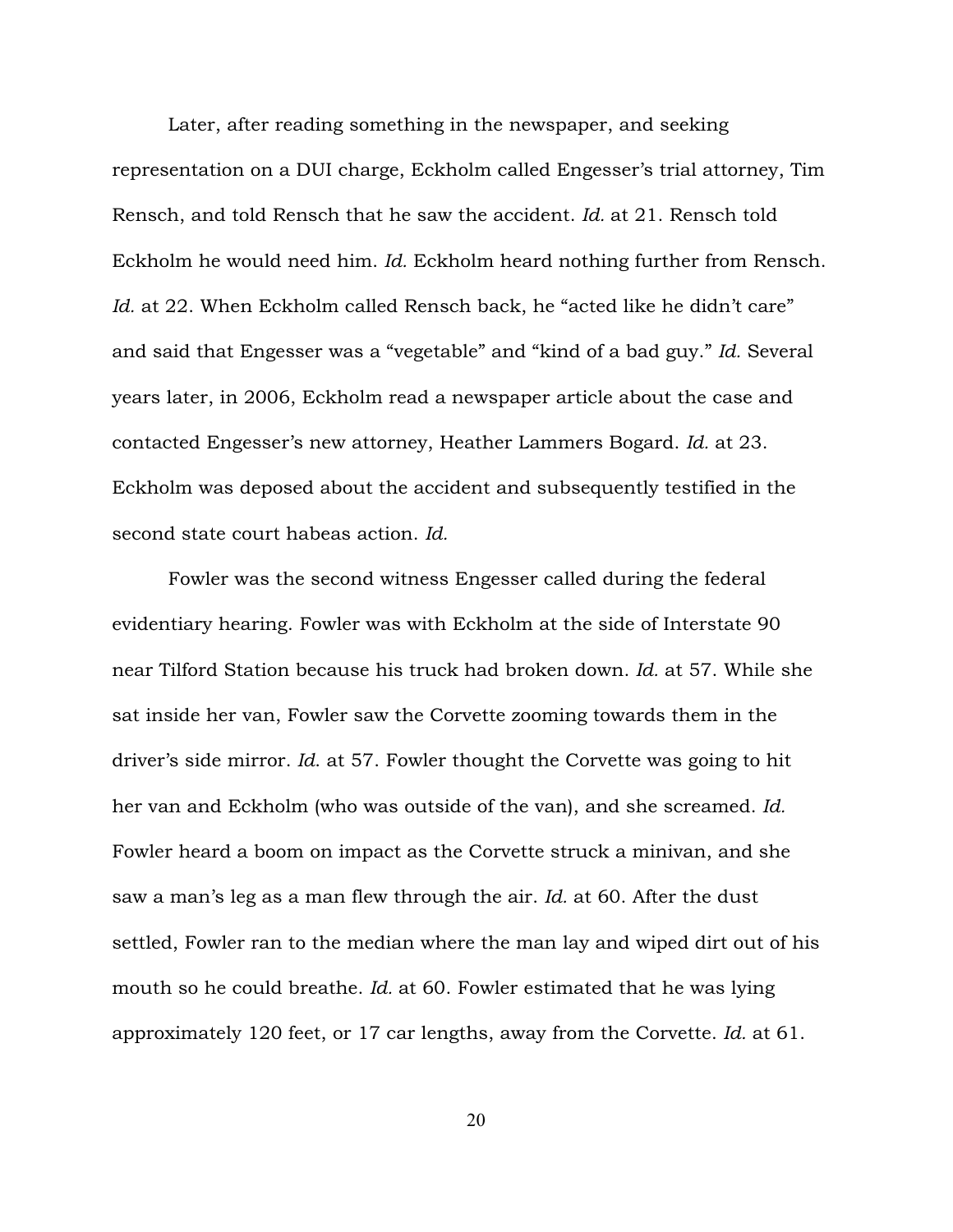After the accident, Fowler realized she and Eckholm had seen the Corvette earlier that day in Sturgis. *Id.* at 58. At that time, a woman, who Fowler described as "a little blonde with highlights" was driving the vehicle. *Id.* When asked to elaborate on the woman's hairstyle, Fowler described it as not quite shoulder length, with a mixture of light and dark highlights, and stated that it looked like it had been back combed to give it volume. *Id.* at 63.<sup>4</sup> After the accident, Fowler talked to a state trooper, and she assumed that the woman (Finley) was the driver, but the trooper did not write it down when she referred to the driver as female. *Id.* at 62. Although she does not remember the phone call, Fowler conceded that if Trooper Fox's notes indicated that he followed up with her after the accident, he probably did. *Id.* at 76. Other than the follow-up phone call, Fowler was not contacted about this case until the 2007 state habeas proceeding. *Id.*

Smeenk was driving home from a rodeo in Rapid City with his daughters when he came upon the accident. *Id.* at 79. Smeenk saw smoke by the weigh station and a minivan in the median, so he pulled over and went to the Corvette. *Id.* at 80. The Corvette was upside down in the median and "crunched down," making it difficult to see inside. *Id.* Smeenk saw a lady attending to a man "back a ways" from the Corvette. *Id.* at 80-81. Smeenk estimated they were 30 yards from the car. *Id.* at 83. He walked around the

Fowler currently runs a beauty salon in Union, Texas. Docket 68, <sup>4</sup> Transcript of Evidentiary Hearing, at 55.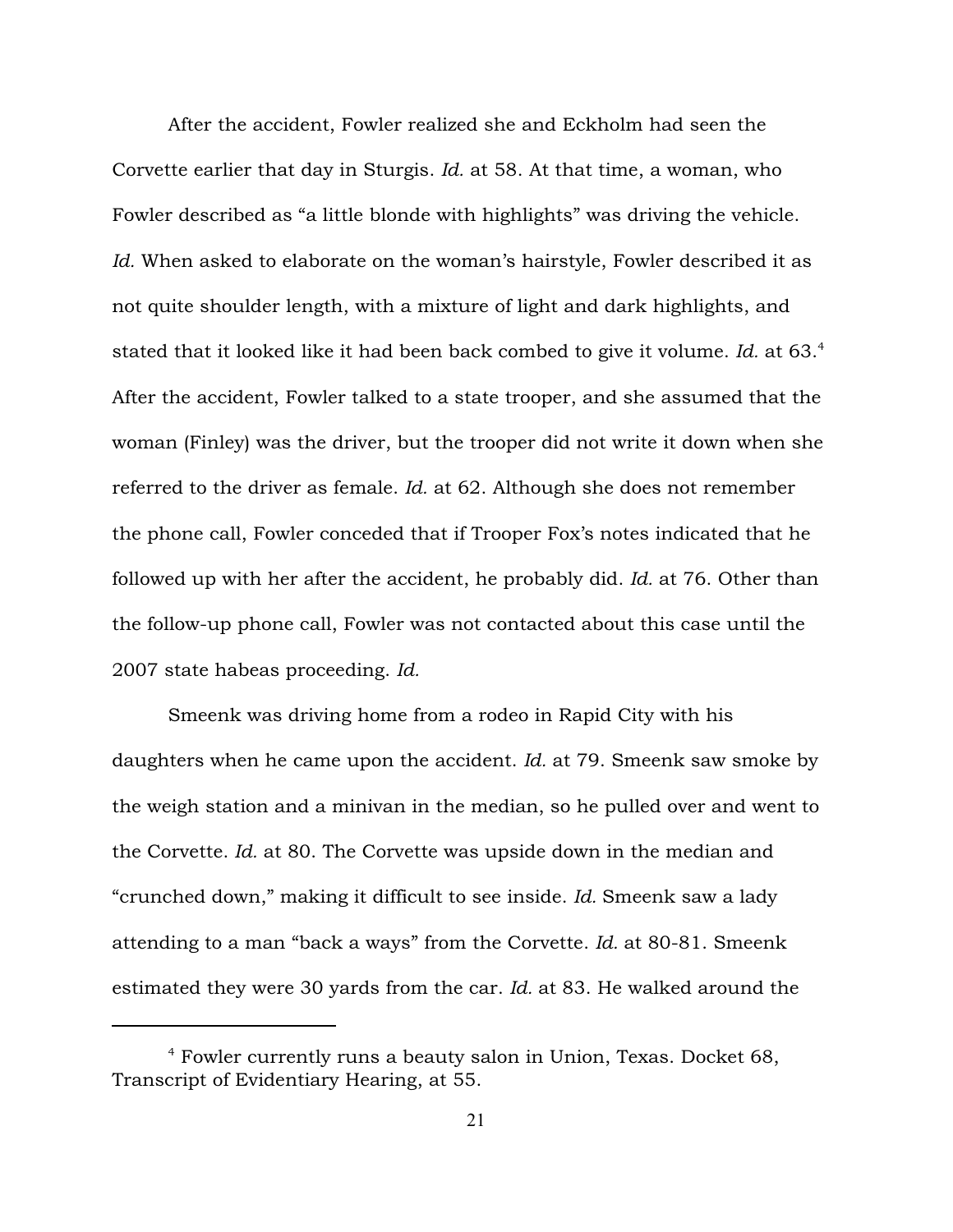Corvette and noticed that the passenger side was completely crunched in. *Id.* at 82. Although the sheet metal was gone on the driver's side door, Smeenk managed to get the door open on that side. *Id.* He reached in and took Finley's pulse. *Id.* After concluding she was dead and there was nothing he could do, Smeenk left because he wanted to get his children away from the accident scene. *Id.* at 82. Years later, Smeenk read about Engesser's case in the Rapid City Journal. *Id.* at 83. Smeenk called the Butte County Sheriff, who was a friend of his, and the sheriff helped Smeenk contact the Meade County State's Attorney in 2007. *Id.* at 83. Smeenk testified before Judge Macy during a motions hearing held on October 29, 2007, in the second state habeas proceeding. *Id.* at 84.

Boyle was working as security at the Full Throttle Saloon in Sturgis, South Dakota, on the day of the accident. *Id.* at 95. Boyle was acquainted with Finley and described her as having brown hair with highlights. *Id.* at 93- 94. Boyle talked to Finley and Engesser for around 10-15 minutes the day of the accident. *Id.* at 95-96. Both Finley and Engesser were drinking beers, but neither appeared to be under the influence. *Id*. at 97. Around 6:30 or 7 p.m., Boyle saw the two leave. *Id.* at 96. Finley got into the driver's seat of her red Corvette and the two left. *Id.* at 97-98. Boyle testified that the Full Throttle Saloon was about 8-10 miles from the interstate and that traffic that day would have been heavy due to the upcoming Sturgis Motorcycle Rally. *Id.* at 108.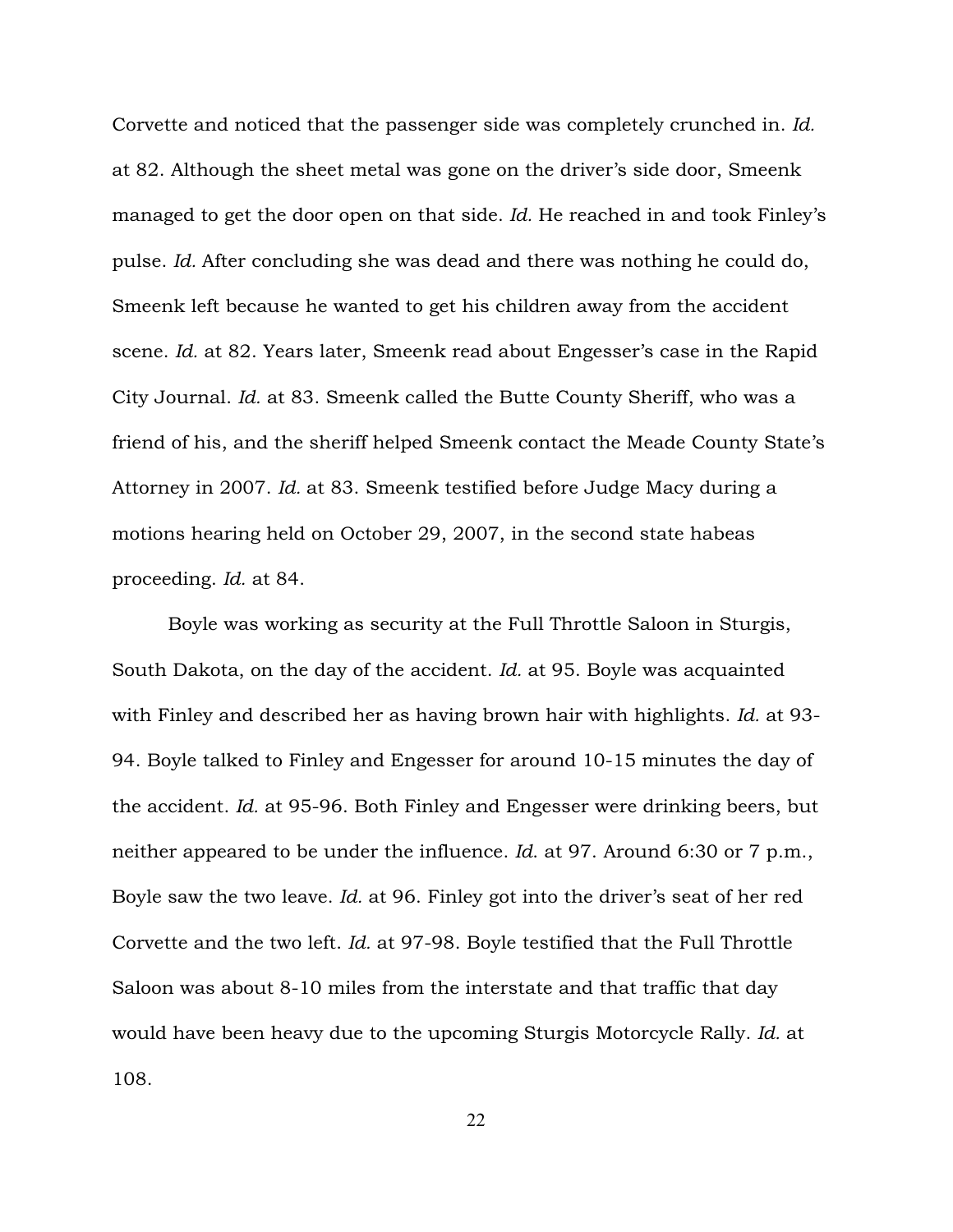The 2011 federal evidentiary hearing was the first time Boyle testified in court about the accident. Around the time of the accident, Boyle had legal troubles of his own. *Id.* at 98-99. After being involved in a car accident himself, Boyle was facing a potential fourth DUI charge so he decided to leave South Dakota. *Id.* Boyle went to Florida in December of 2000. *Id.* at 99. Boyle eventually came back to South Dakota to face the charges against him, and he pleaded guilty to failure to appear and failure to report an accident. *Id.* at 103. Boyle served two weeks in jail before he was released on bond and eventually sentenced to two years of probation. *Id.* After leaving South Dakota in 2000, the first time Boyle was contacted about the accident was approximately three weeks before the federal evidentiary hearing when an investigator working for Engesser's attorney contacted him. *Id.* at 105.

Syverson testified that he saw the Corvette immediately prior to the accident. *Id.* at 111. The Corvette entered Interstate 90 at the on-ramp at mile marker 32 heading east. *Id.* Syverson was driving his vehicle on Interstate 90 heading east toward Rapid City with his wife and daughter in the car. *Id.* The Corvette was next to Syverson's vehicle trying to merge onto Interstate 90. *Id.* The on-ramp in question ran parallel to the interstate for a quarter to a third of a mile; thus the Corvette on the on-ramp was parallel to Syverson's car on Interstate 90 for almost a third of a mile. *Id.* at 112. Before the on-ramp was redone several years ago, it was much longer than a typical on-ramp. *Id.* at 125-36. Syverson noticed the red Corvette and looked over at the driver. *Id.* at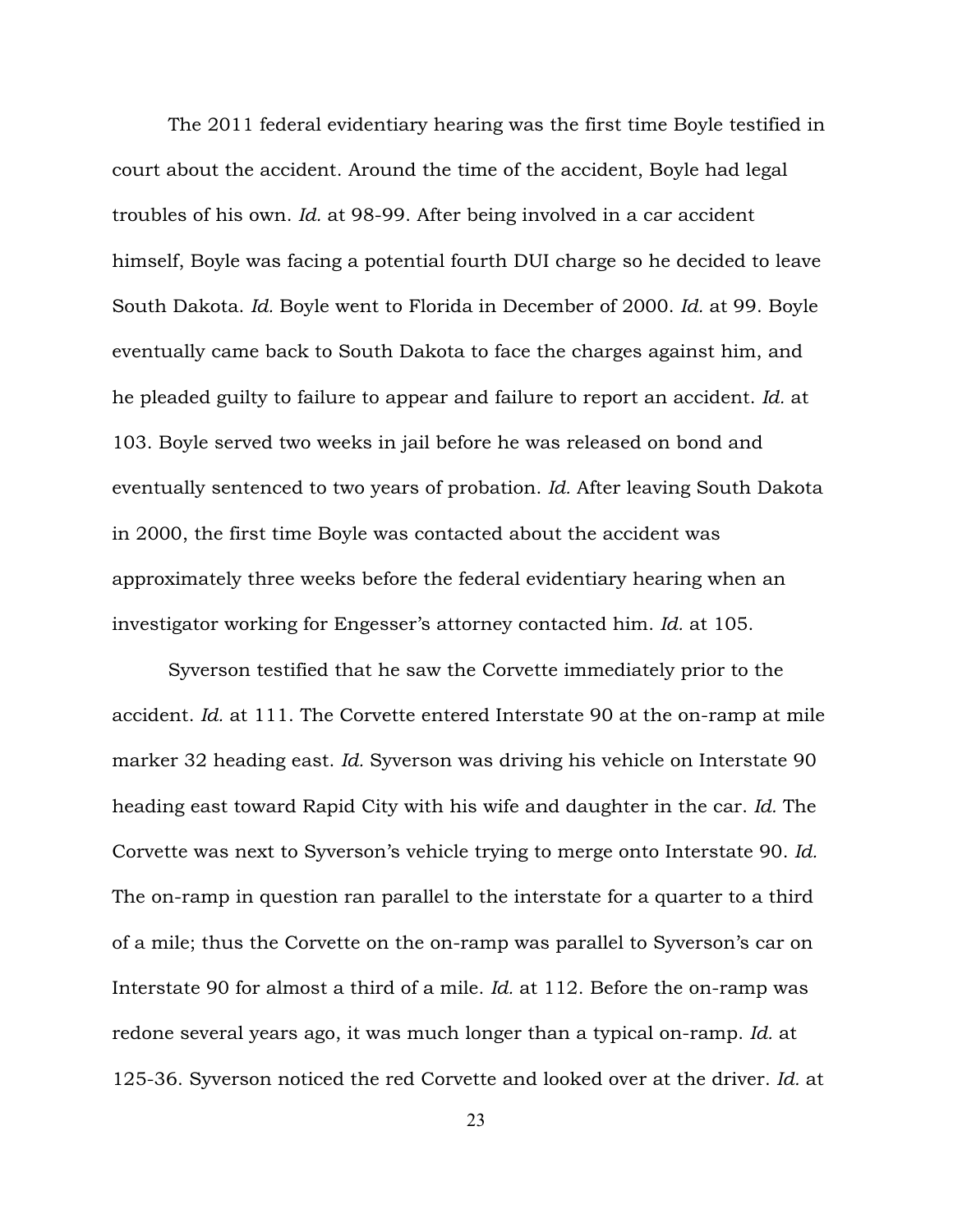112. He observed that the driver had feminine features and a feminine hairstyle. *Id.* Syverson described the driver's hair as "poofy" or as looking like she had used a curling iron on it, not long, and medium brown. *Id.* at 113. He also testified that the driver was "smaller in stature." *Id.* at 114. The Corvette was going approximately the same speed as Syverson's car for the majority of the distance of the on-ramp until the last hundred yards or so, when it sped up "to a very high speed" and shot ahead of his car. *Id.* Syverson paid attention to the vehicle and the driver because he needed to determine whether to move over, yield to the red Corvette, or speed up. *Id.* Approximately four minutes later, Syverson came upon the Corvette upside down in the median. *Id.* Syverson stopped his car and his wife went to help the people in the minivan in the ditch. *Id.* Syverson stayed with his daughter and when his wife returned, they left without talking to law enforcement because they had not witnessed the accident. *Id.* at 112. When shown a photograph of Finley taken around the time of the accident, Syverson testified that the driver had similar hair and features. *Id.* at 115. When shown a photograph of Engesser taken during his hospitalization after the accident, Syverson stated "in no way was that the driver" and that it "couldn't have been [him] unless he was wearing a wig." *Id.* at 116. Syverson also testified that from his view of the profile of the driver, the driver did not have any facial hair. *Id.* at 127. When Syverson saw a photograph of Engesser, who had facial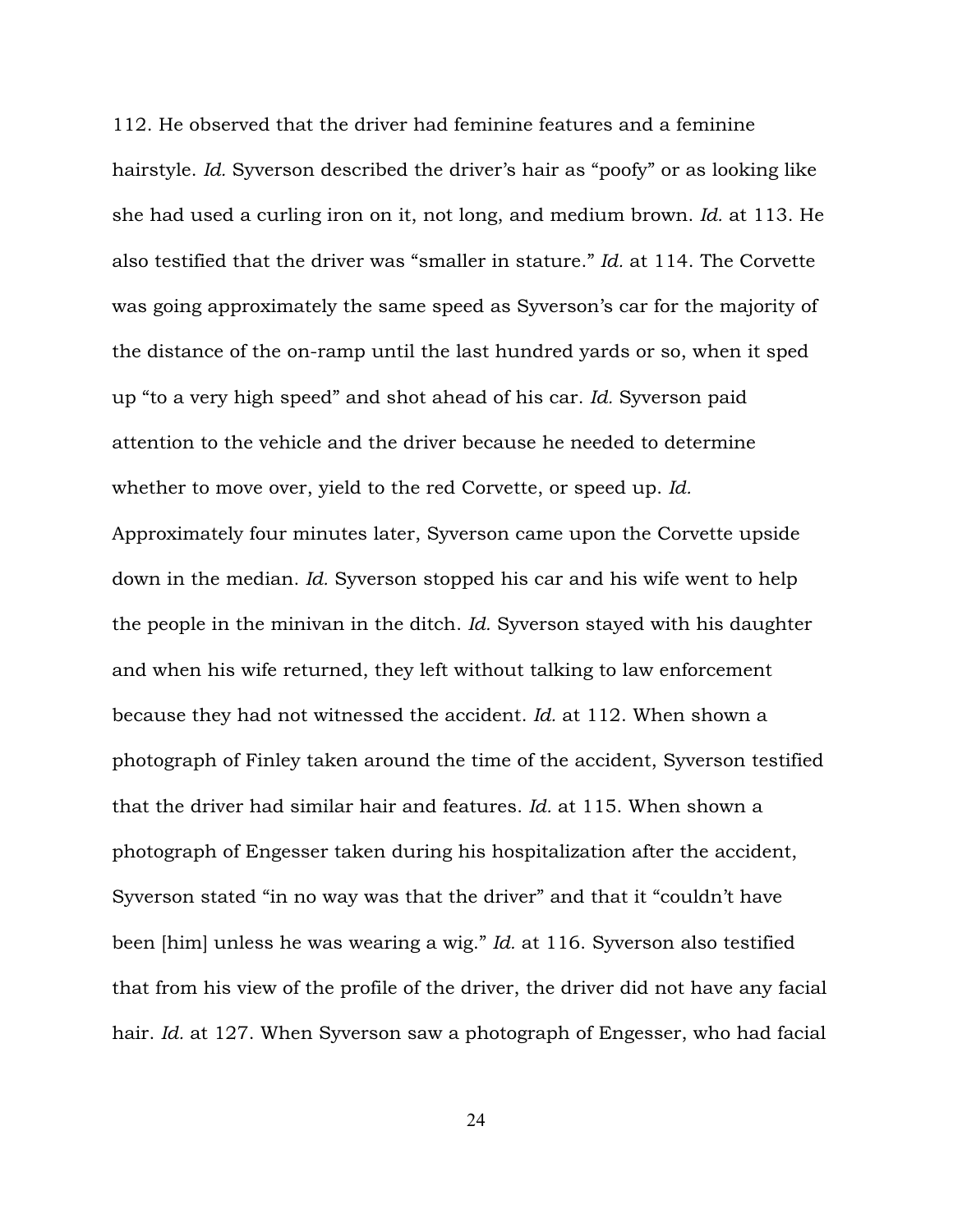hair at the time, "that convinced [him] even more that he wasn't driving because there was no facial hair." *Id.*

Syverson was first contacted approximately one month before the federal evidentiary hearing. *Id.* at 117. Syverson does not know Engesser. *Id.* at 126. He was contacted because the accident was discussed at his work place, Rapid City Chevrolet. *Id*. at 127. The accident came up four or five years ago when the employees at Rapid City Chevrolet had to identify the owner of a Chevy SSR, which is a Corvette pickup or sports-type vehicle, by its VIN number after it was totaled in a vehicular accident. *Id.* at 128. While the employees were discussing other sports-type vehicle accidents, Syverson mentioned that he had seen the red Corvette accident a few years earlier on Interstate 90, and his co-worker, Rusty Engesser, mentioned that his cousin was in that accident. *Id.* at 127. Rusty Engesser worked at Rapid City Chevrolet for around two years, and Syverson did not socialize with him outside of work. *Id.*

The final witness to testify during the federal evidentiary hearing was Phyllis Gillies. Gillies had known Finley since 1992, when they met through mutual friends. *Id.* at 132. She and Finley met for coffee several times a week. *Id.* Gillies described Finley as petite, around 5'4" to 5'5" tall, and conscientious about her appearance. *Id.* at 133, 138. She described Finley's hair style as medium length, permed, and reddish brown in color with no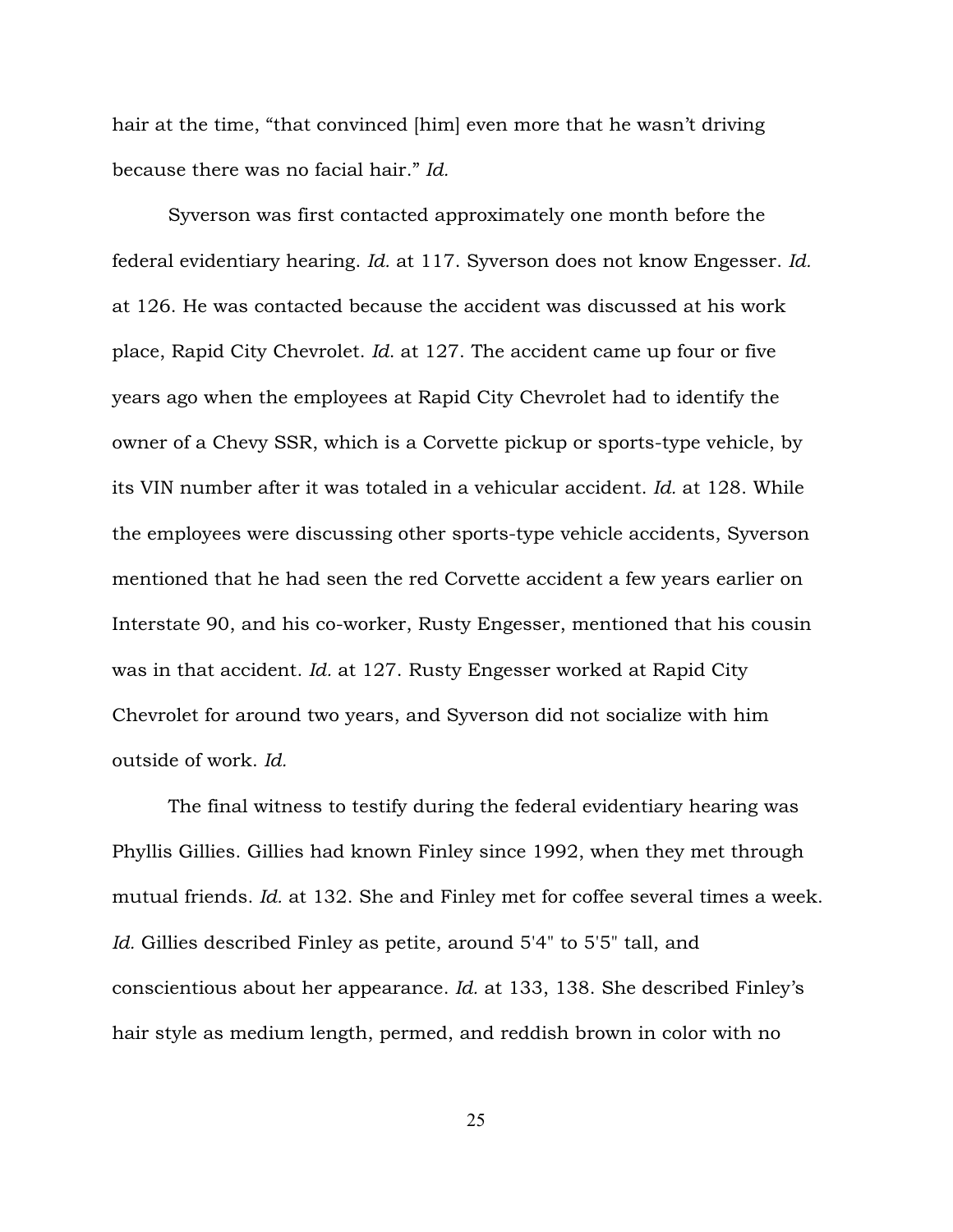gray. *Id.* at 134. Gillies also testified that Finley loved her red Corvette and liked to speed. *Id.* at 137.

#### DISCUSSION

Engesser and respondent dispute the standard applicable to his claim. Respondent argues Engesser's claim should be analyzed under the AEDPA standard for successive petitions. Engesser contends that the rule set forth in *Schlup v. Delo*, 513 U.S. 298 (1995), is the appropriate standard. Both are "gateway" standards, which, if met, would permit the court to consider Engesser's procedurally defaulted claim of ineffective assistance of counsel on the merits. Engesser's ineffective assistance of counsel claim is predicated on his trial counsel's failure to investigate, interview, and subsequently call at trial eyewitnesses Eckholm and Fowler. Engesser contends that the testimony of eyewitnesses Eckholm, Fowler, and Syverson, coupled with the testimony of Smeenk, Boyle, and Gillies, demonstrates his actual innocence.

The Eighth Circuit Court of Appeals has not reached the issue of which standard governs a successive federal habeas petition that asserts an actual innocence "gateway" claim. Other courts have observed that "[t]here is a question whether such a claim is governed by the *Schlup* standard itself, or by the AEDPA conditions for filing a second or successive application, 28 U.S.C. §§ 2244(b)(2)(B)(i) and (ii)." *Cooper v. Brown,* 510 F.3d 870, 876 (9th Cir. 2007) (finding petitioner failed to meet either standard). Because the appropriate standard is an open question in the Eighth Circuit, the court will analyze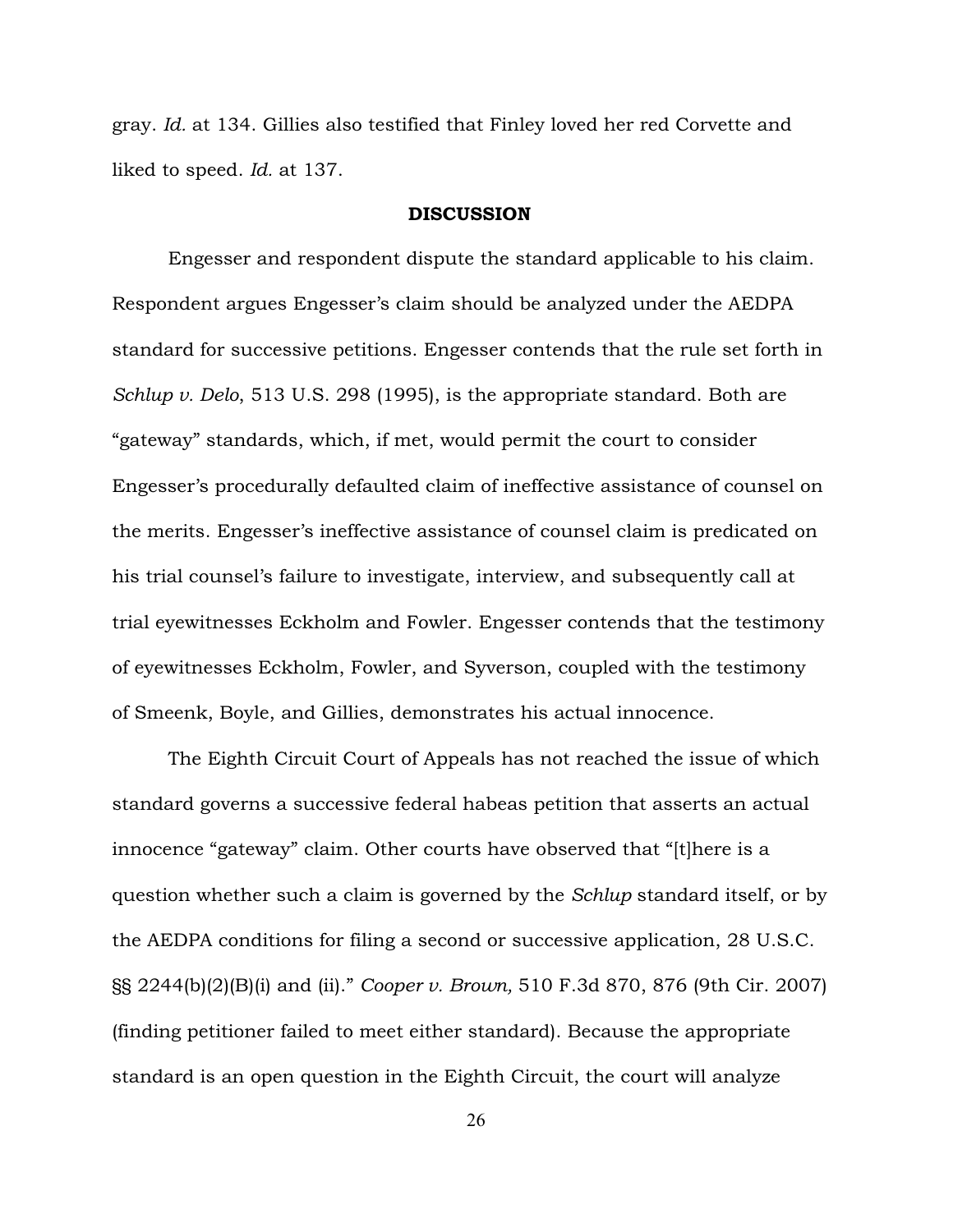Engesser's claim under both the AEDPA standard for successive petitions and the *Schlup* standard.

# I. The AEDPA Standard for Successive Petitions

The Eighth Circuit Court of Appeals authorized Engesser to file a successive federal petition after it found he had made a prima facie showing that he satisfied the AEDPA conditions for filing a successive petition. *See* Docket 5-1, Authorization; 28 U.S.C. § 2244(b)(4). But this finding is not binding on the district court, nor should it be accorded any persuasive weight. Rather, it is "simply a sufficient showing of possible merit to warrant a fuller exploration by the district court" that gets the petitioner through one of two procedural gates he must pass through before the merits of his claim are considered. *Bennett v. United States*, 119 F.3d 468, 469 (7th Cir. 1997) (Posner, J.). *See also Jordan v. Sec'y, Dep't of Corr.*, 485 F.3d 1351, 1358 (11th Cir. 2007); *Goldblum v. Klem*, 510 F.3d 204, 219 (3d Cir. 2007); *In re Lott*, 366 F.3d 431, 432-33 (6th Cir. 2004); *In re Johnson*, 322 F.3d 881, 883 (5th Cir. 2003); *Bell v. United States*, 296 F.3d 127, 128 (2d Cir. 2002); *Reyes- Requena v. United States*, 243 F.3d 893, 898-99 (5th Cir. 2001); *Thompson v. Calderon*, 151 F.3d 918, 925 (9th Cir. 1998); *Rodriguez v. Superintendent, Bay State Corr. Ctr.*, 139 F.3d 270, 273 (1st Cir. 1998), *overruled on other grounds by Bousley v. United States*, 523 U.S. 614 (1998). Thus, the threshold issue is whether Engesser has satisfied the standard for filing a successive petition.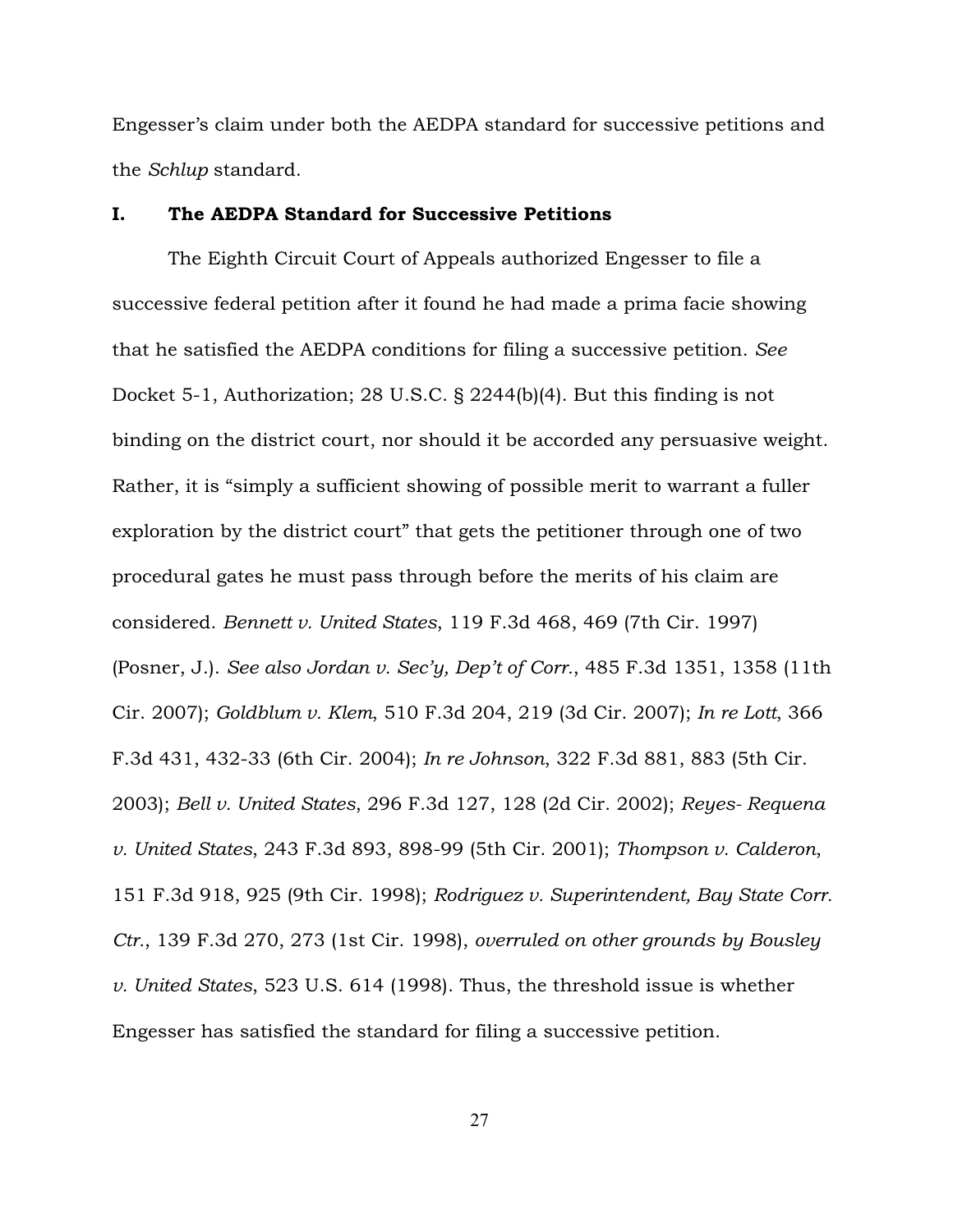Under the AEDPA, the district court must dismiss a successive petition unless the "factual predicate of the claim could not have been discovered previously through the exercise of due diligence" and the facts "establish by clear and convincing evidence, that but for the constitutional error, no reasonable factfinder would have found the applicant guilty of the underlying offense." 28 U.S.C.  $\S$  2244(b)(2)(B)(i)-(ii); 2244(b)(4).<sup>5</sup> The hurdle that this standard imposes has been equated to a showing of "a high probability of actual innocence." *Gonzalez v. Crosby*, 545 U.S. 524, 530 (2005). The standard for successive petitions is more stringent than the *Schlup* standard. *See Cooper v. Woodford*, 358 F.3d 1117, 1119 (9th Cir. 2004). Engesser was authorized to present a new claim of ineffective assistance of counsel because there is "new evidence of Engesser's factual innocence that could not have been discovered earlier." Docket 5-1, Authorization to File Successive Petition.

Eckholm, Fowler, Smeenk, Boyle, Syverson, and Gillies testified during the federal hearing. The testimony of Eckholm, Fowler, and Smeenk does not qualify as new evidence because they have previously testified in state court. Whether Boyle's testimony constitutes new evidence under § 2244(b)(2)(B)(i) is a more difficult question. Engesser and his attorney were aware of Boyle's testimony at the time of trial. Boyle told Engesser's civil attorney, Dennis

 $5$  Engesser does not contend that his claim relies on a new rule of constitutional law made retroactive by the United States Supreme Court. Thus, his claim is analyzed under §§ 2244(b)(2)(B)(i)-(ii).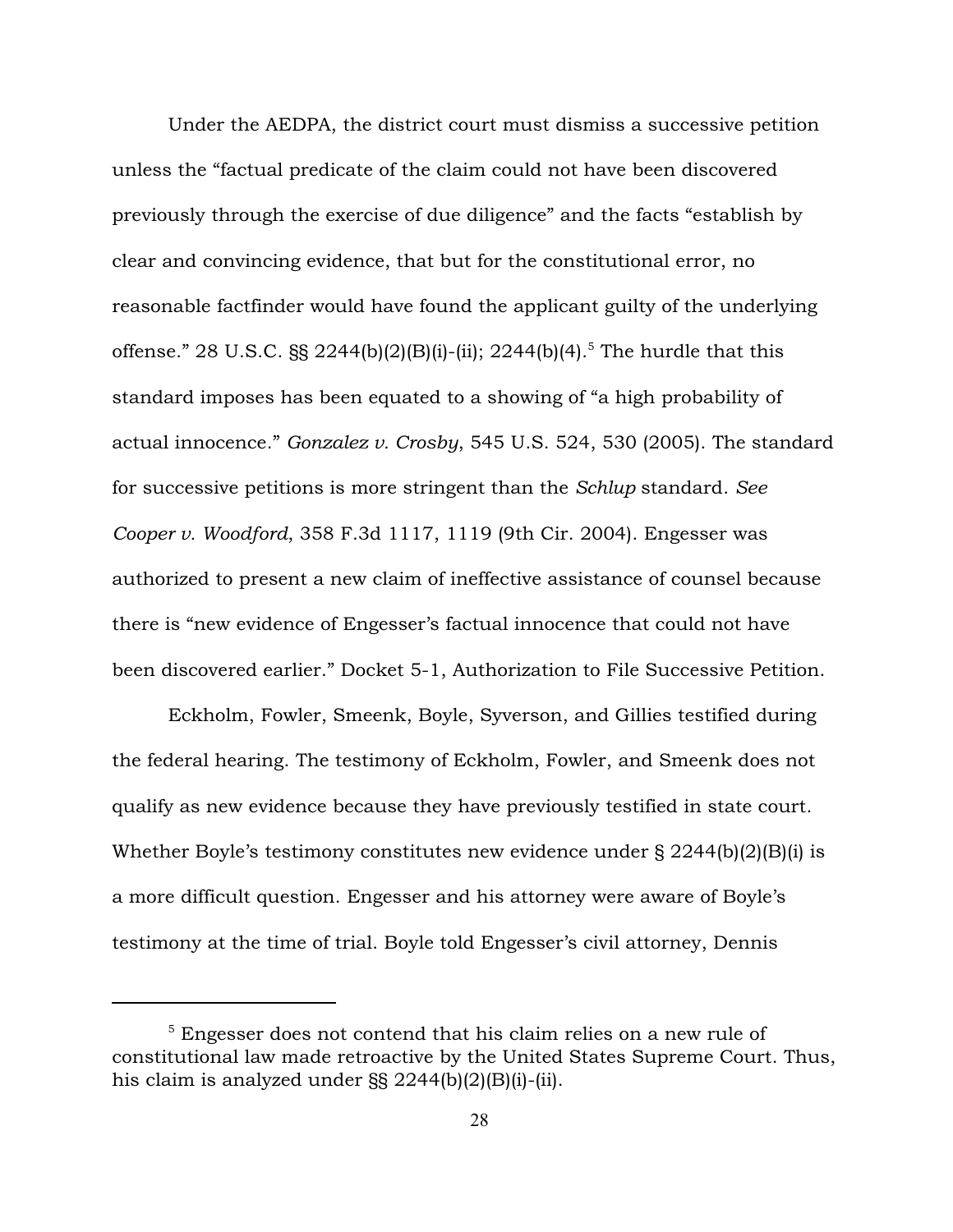Finch, that he saw Finley and Engesser leave the bar together earlier in the evening and that Finley was driving her own car. But at the time of trial, Boyle had fled South Dakota to avoid prosecution. While he was unavailable as a witness, the evidence was known to Engesser and his attorney at the time of trial.<sup>6</sup> Thus, Boyle's testimony does not qualify as new evidence under § 2244(b)(2)(B)(i). Gillies testified that she has known Finley since 1992. Gillies is not a newly discovered witness under § 2244 because her testimony could have been discovered through the exercise of due diligence.

But Engesser did present one witness during the federal hearing who qualifies as new evidence under § 2244. Syverson testified that he saw a woman driving the Corvette just minutes before the fatal crash. Syverson had not been contacted about this case until a few weeks prior to the federal evidentiary hearing. After stopping at the scene of the accident, Syverson did not linger, but rather left without speaking to law enforcement officers. His name was not listed as a witness to the crash or the events preceding it. Thus, neither Engesser nor his attorney could have discovered that Syverson saw a woman driving the Corvette immediately before the accident. In fact, Engesser's attorney hired two investigators in an effort to find people who may

 $6$  Engesser sought to have Boyle's statements admitted through Dennis Finch. The trial court refused to admit this hearsay evidence and the South Dakota Supreme Court affirmed on direct appeal. This court also rejected Engesser's claim that the trial court should have admitted Boyle's statements through Finch in Engesser's first federal habeas petition. *See* 04-5065, Docket 25, Order Adopting Report and Recommendation.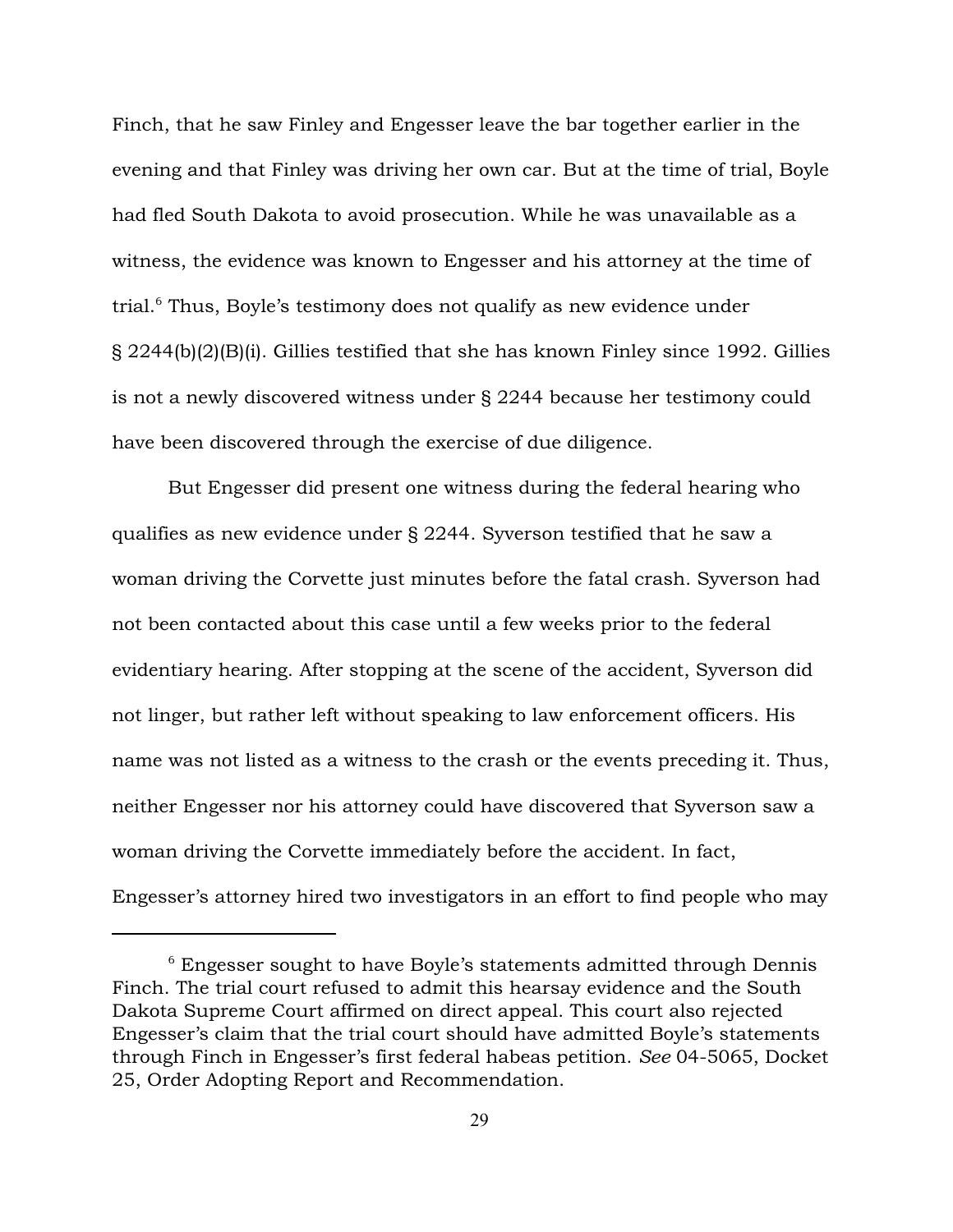have seen the driver of the Corvette. *See* Transcript, Second State Habeas, 06- 578, at 102, 111. Because Syverson did not speak to law enforcement after the accident and there was no record of him seeing the accident, he could not have been discovered through the exercise of due diligence. Thus, Syverson's testimony demonstrates that the factual predicate of Engesser's claim could not previously have been discovered. Consequently, Engesser has met the first requirement for presenting a successive petition.

Next, Engesser must demonstrate that the facts "establish by clear and convincing evidence, that but for the constitutional error, no reasonable factfinder would have found [him] guilty of the underlying offense." 28 U.S.C. § 2244(b)(2)(B)(ii). In other words, Engesser must demonstrate that if his trial attorney had been effective, no reasonable juror would have convicted him. Specifically, Engesser claims that his trial counsel was ineffective for failing to investigate and call eyewitnesses Fowler and Eckholm as witnesses at trial. During Engesser's trial, Trooper Fox was the only witness to testify that Engesser was the driver of the Corvette. This assertion was not refuted by Engesser's attorney, who appeared to focus on the fact that the Corvette was stored outdoors, permitting any bodily fluids inside the Corvette to deteriorate. If Engesser's attorney had interviewed Eckholm and Fowler, and called them as witnesses, their testimony would have directly contradicted Trooper Fox's assertion that Engesser was the driver of the Corvette. The identity of the driver was the only issue at Engesser's trial. If a factfinder were presented with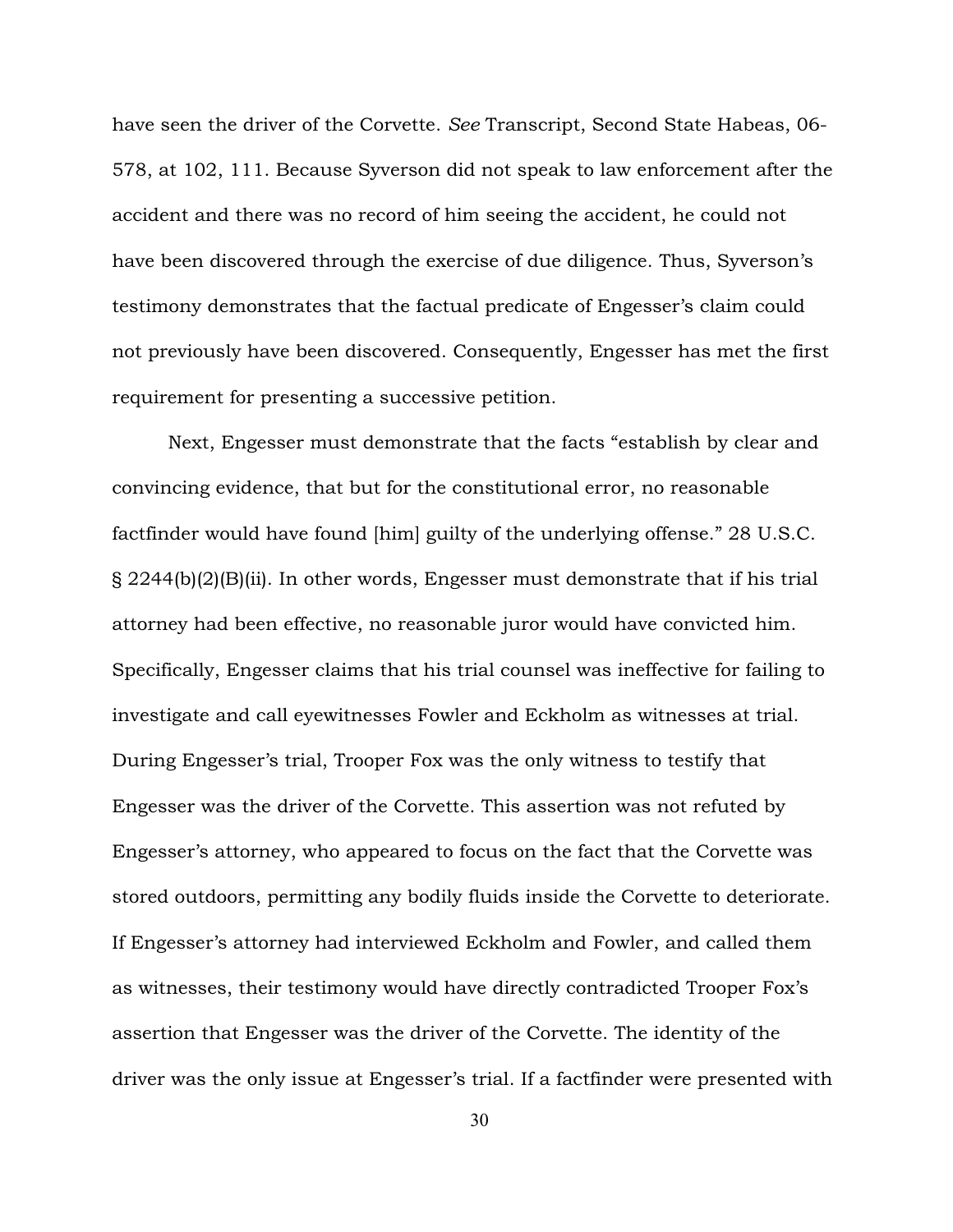Eckholm's and Fowler's eyewitness testimony, no reasonable factfinder would have found Engesser guilty of the underlying offense. The only state court (Judge Macy) to have considered Eckholm's and Fowler's testimony and to weigh the testimony against the evidence presented at Engesser's trial found that their testimony would have changed the outcome of his trial. Moreover, Judge Macy reached this conclusion without the benefit of Syverson's eyewitness testimony, which demonstrates even more clearly that "but for the constitutional error, no reasonable factfinder would have found [Engesser] guilty of the underlying offense." 28 U.S.C. § 2244. Thus, Engesser has met the standard to present a successive petition under the AEDPA, and his ineffective assistance of counsel claim will be considered on the merits.

## II. *Schlup* Gateway Claim

The proper standard for an actual innocence claim in a successive petition is unclear in the Eighth Circuit. Thus, this court analyzes Engesser's claim under the *Schlup* standard as well as the AEDPA standard for successive petitions. The *Schlup* standard excuses procedural default where a petitioner has presented credible evidence of actual innocence.

Generally, claims forfeited under state law cannot be the basis for federal habeas relief unless the petitioner can demonstrate cause and prejudice for the default. *See generally Murray v. Carrier*, 477 U.S. 478, 485 (1986); *Wainwright v. Sykes*, 433 U.S. 72, 87-88 (1977). But this bar is not unlimited. "In an effort to balance the societal interests in finality, comity, and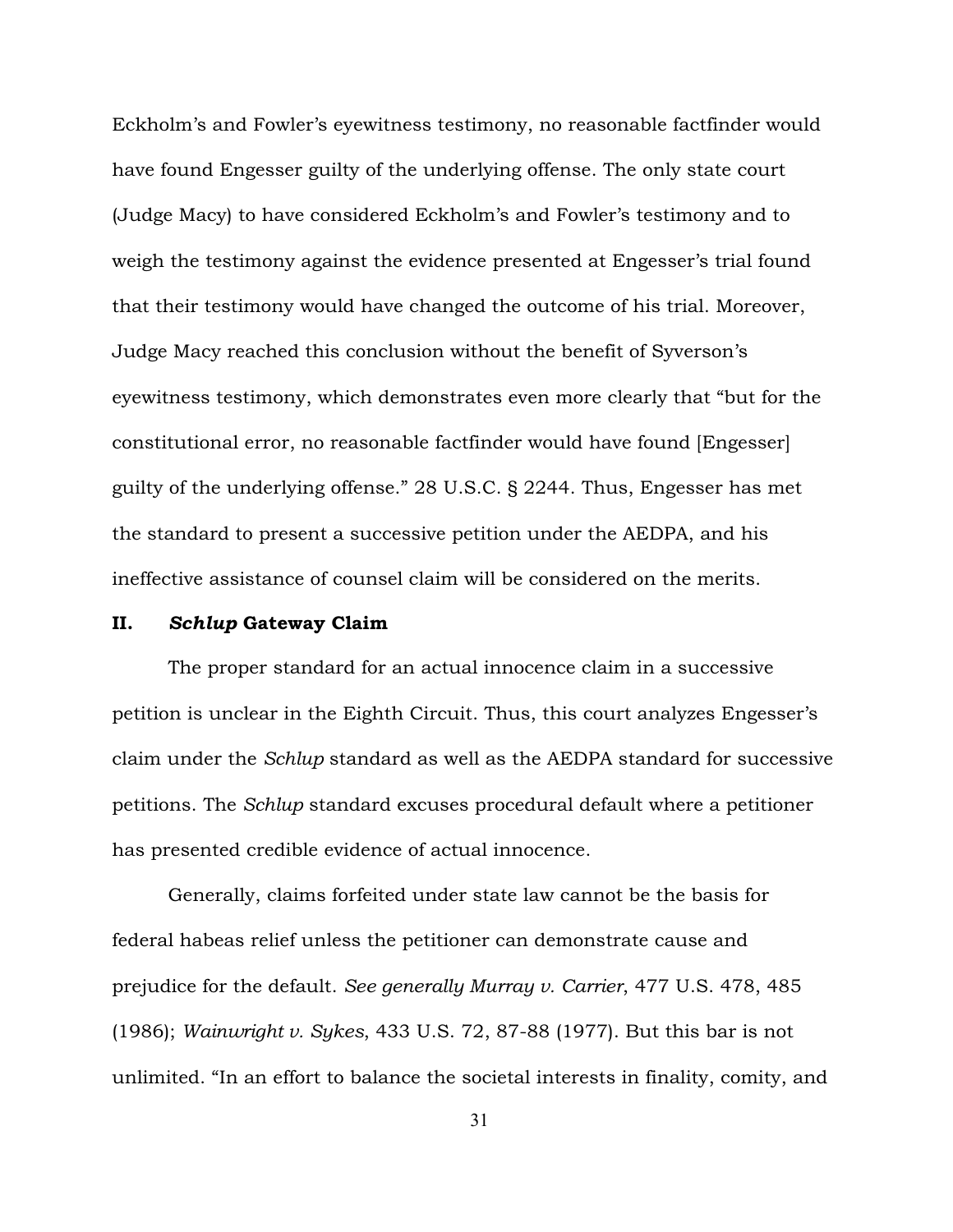conservation of scarce judicial resources with the individual interest in justice that arises in the extraordinary case, the Court has recognized a miscarriage of justice exception." *House v. Bell*, 547 U.S. 518, 536 (2006) (internal citation omitted). In *Schlup v. Delo*, the Court set forth a rule for applying this principle. "*Schlup* provides that a habeas petitioner may obtain review of otherwise barred claims if he produces reliable new evidence not available at trial establishing that it is more likely than not that no reasonable juror would have convicted him in light of the new evidence." *Amrine v. Bowersox*, 238 F.3d 1023, 1028 (8th Cir. 2001) (*Amrine II*). Put another way, Engesser must demonstrate "that more likely than not any reasonable juror would have reasonable doubt." *House*, 547 U.S. at 538. This standard is demanding and permits review only in the extraordinary case. *Id.* 

The Eighth Circuit Court of Appeals has interpreted the new evidence requirement to require not only evidence unavailable at trial, but "new reliable evidence which was not available at trial through the exercise of due diligence." *Kidd v. Norman*, No. 10-1375, slip op. at 11, 2011 WL 3795098, at \*7 (8th Cir. Aug. 29, 2011); *Amrine II,* 238 F.3d at 1029. Engesser presented the testimony of Eckholm, Fowler, Smeenk, Boyle, Syverson, and Gillies at his federal evidentiary hearing. Thus, the court must consider whether this evidence meets the standard.

Both Eckholm's and Fowler's testimony was available at trial; both were disclosed in the discovery materials as witnesses to the crash. Here the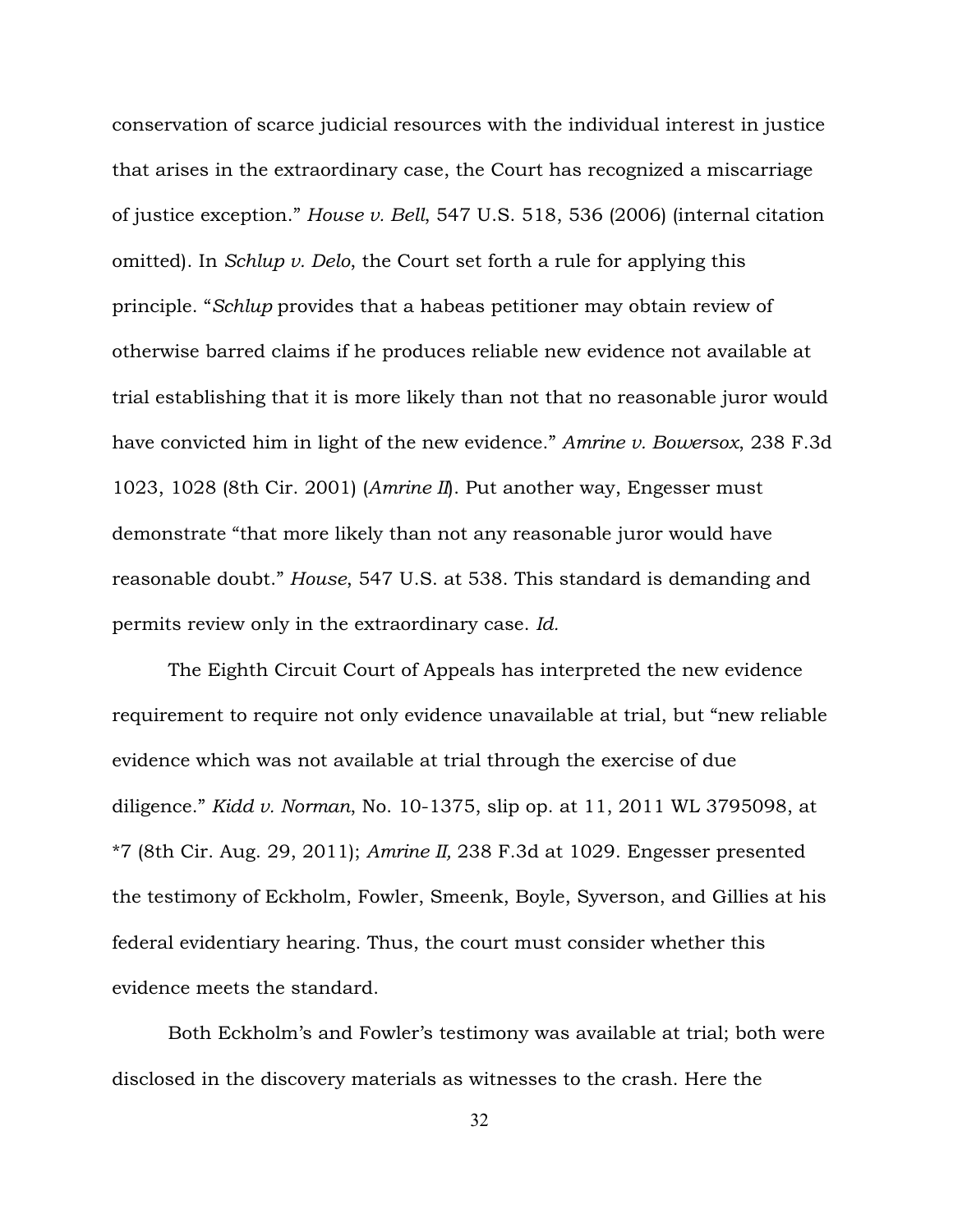anomaly facing Engesser is that his actual innocence gateway claim is predicated upon his trial counsel's initial failure to exercise due diligence when he failed to interview either Eckholm or Fowler. But this evidence does not meet the *Amrine II* standard. Therefore, it cannot be considered in determining whether it is more likely than not that no reasonable juror would have convicted Engesser in light of the new evidence.

Smeenk's testimony was not available at trial; Smeenk did not come forward until 2007. Thus, his testimony would not have been available to Engesser at trial through the exercise of due diligence.

Engesser knew about Boyle's testimony prior to his trial. Boyle did not testify because he was a fugitive. Although his testimony may not have been available through the exercise of due diligence because he fled the jurisdiction, Boyle does not qualify as new evidence.

Syverson's testimony was not available at trial through the exercise of due diligence. The fact that he witnessed Finley driving the Corvette a few minutes prior to the crash was not discovered until several weeks before the federal evidentiary hearing. Although he stopped at the scene of the accident, Syverson did not speak to law enforcement. Consequently, he could not have been discovered through the exercise of due diligence.

Gillies testified that she had known Finley since 1992. Given this fact, the court cannot conclude that her testimony is new evidence which was not available at trial through the exercise of due diligence. Thus, witnesses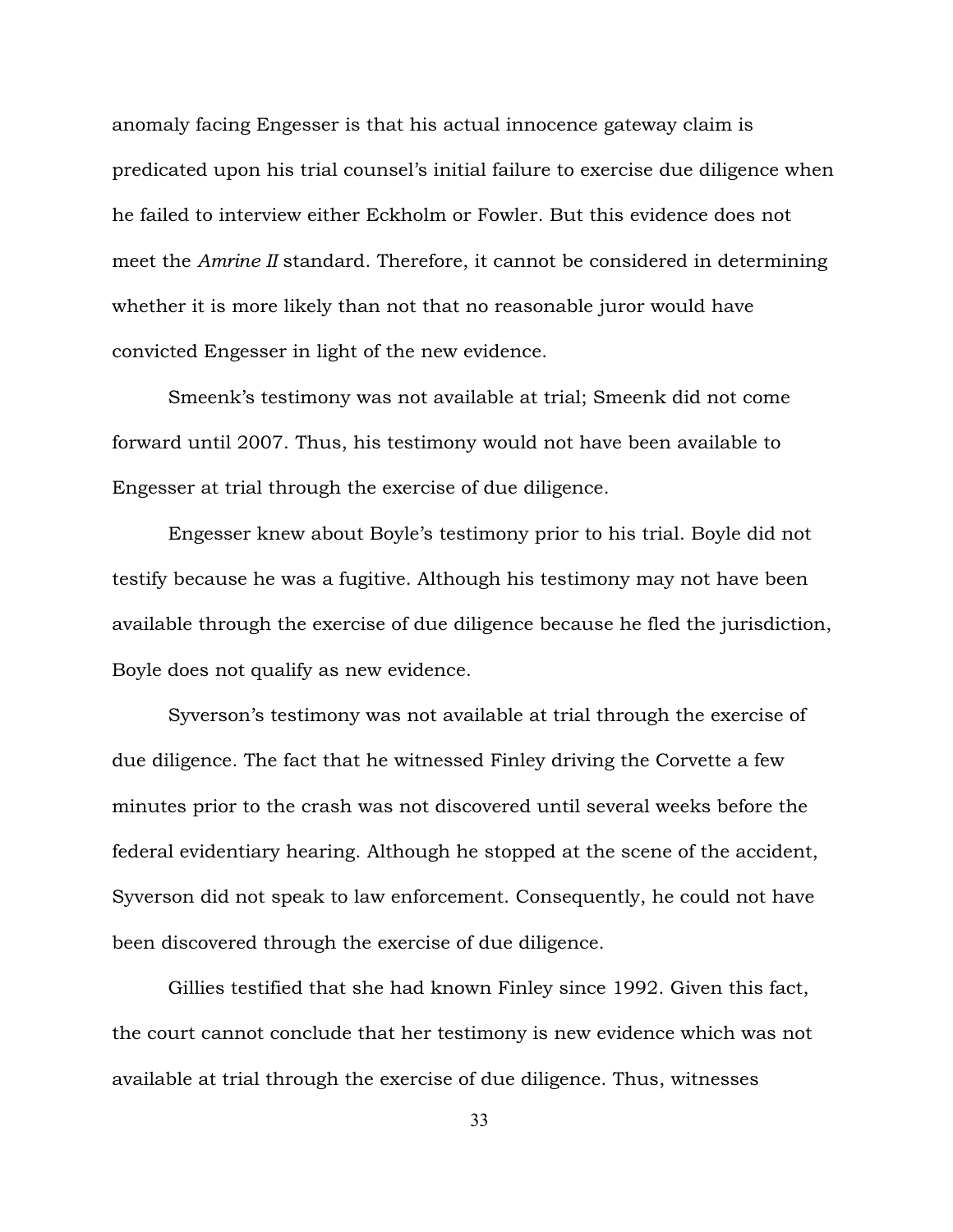Smeenk and Syverson qualify as new reliable evidence of Engesser's factual innocence.

Engesser also introduced several exhibits at his hearing. Petitioner's exhibit 2 was a headshot of Dorothy Finley taken when she ran for Meade County Treasurer, which was around the time of the accident. It was used to illustrate Finley's hairstyle. The photograph shows that Finley had a short, full hair style. Her hair is medium brown, with blond highlights in the front. Petitioner's exhibit 3 was a map of the area of the accident, which was used solely for demonstrative purposes. Petitioner's exhibit 4 was a photograph of Engesser in the hospital, taken shortly after the accident. The photograph shows that Engesser had short, dark, frizzy hair and a mustache. This was shown to Syverson and he was asked if the driver of the Corvette had facial hair. This exhibit also contradicts Rensch's testimony in the state habeas proceeding that Eckholm's description of the driver (blondish hair that blew in the wind) was more consistent with Engesser than Finley. Petitioner's exhibit 5 was Trooper Fox's initial report, which stated that Finley was the driver. At the federal evidentiary hearing, Engesser's attorney explained that he introduced the initial report to show that there may have been an assumption that Finley was the driver, and as a result, the trooper's questions to the individuals who witnessed the accident did not focus on the identity of the driver. Petitioner's exhibit 6 was a series of photographs of Finley's body at the accident scene. Engesser's attorney noted that the photographs show what appears to be a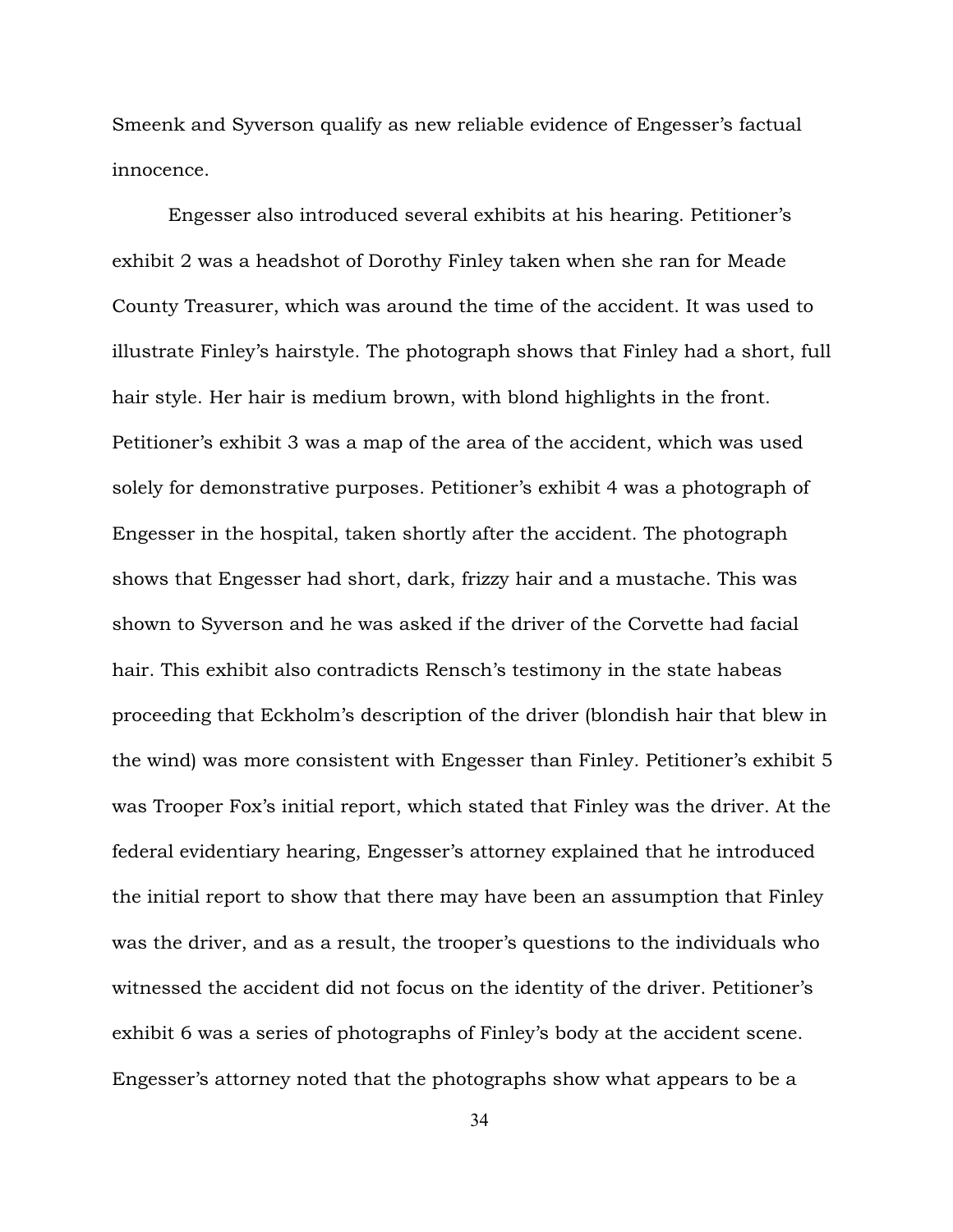bracelet on her wrist, which would be consistent with Eckholm's testimony that he saw jewelry on the driver.

Respondent introduced one exhibit—a memo that Trooper Fox wrote indicating that he followed up with the witnesses to the accident. With the exception of the map and the headshot of Finley, all of these exhibits are contained in the state court record. The map was offered solely for demonstrative purposes and the headshot of Finley would have been available to Engesser's attorney at trial. Thus, these exhibits are not "new evidence" that could not have been discovered through the exercise of due diligence.

Another feature of the *Schlup* standard is the weighing of the evidence. "*Schlup* makes plain that the habeas court must consider " 'all the evidence,' " old and new, incriminating and exculpatory, without regard to whether it would necessarily be admitted under 'rules of admissibility that would govern at trial.' " *House*, 547 U.S. at 538 (quoting *Schlup*, 513 U.S. at 327-28 (quoting Friendly, *Is Innocence Irrelevant? Collateral Attack on Criminal Judgments*, 28 U. Chi. L. Rev. 142, 160 (1970))). More specifically, "[i]n deciding whether a petitioner has made the necessary showing of innocence, a federal court must make its own determination of whether the 'probative force of the newly presented evidence in connection with the evidence of guilt adduced at trial' is sufficient to warrant consideration of the otherwise barred claims." *Amrine v. Bowersox*, 128 F.3d 1222, 1227 (8th Cir. 1997) (*Amrine I*) (quoting *Schlup*, 513 U.S. at 330-32).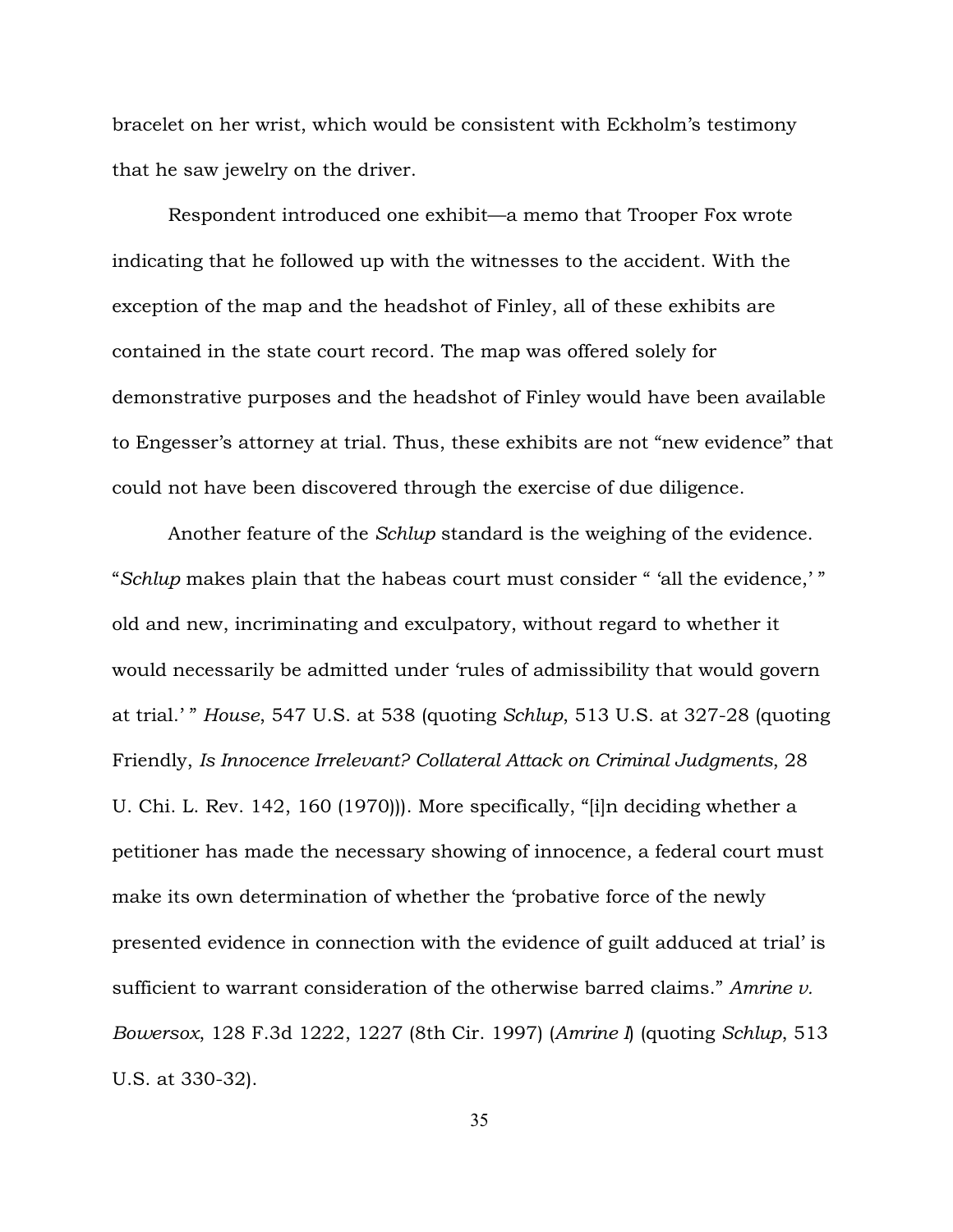Smeenk's and Syverson's testimony demonstrate that it is more likely than not that a reasonable juror would have had reasonable doubt. The sole question at Engesser's trial was whether he was driving Finley's Corvette at the time of the crash. Judge Macy found that the evidence against Engesser was weak. The only witness to testify that Engesser was the driver was Trooper Fox, who by his own admission, was inexperienced and the least senior officer on the scene of the accident. Engesser's position in the median relative to the Corvette was a key piece of evidence in the state's theory of the case. Smeenk's testimony places Engesser significantly further from the Corvette and establishes that he, rather than Engesser, opened the driver's side door. More importantly, Syverson testified that he had an opportunity to observe the driver of the Corvette for nearly a third of a mile while the Corvette was parallel to him on the on-ramp near Sturgis. Syverson testified that the driver had feminine features and feminine hair. He also noticed that the driver was small in stature. Finley was a petite woman; Engesser is 5'9" tall. These observations were made no more than four minutes before the accident. This eyewitness evidence directly contradicts the weak evidence presented by the state. When this new evidence is weighed against the evidence presented at trial, reasonable doubt remains. Thus, Engesser has demonstrated "that more likely than not any reasonable juror would have reasonable doubt." *House,* 547 U.S. at 538.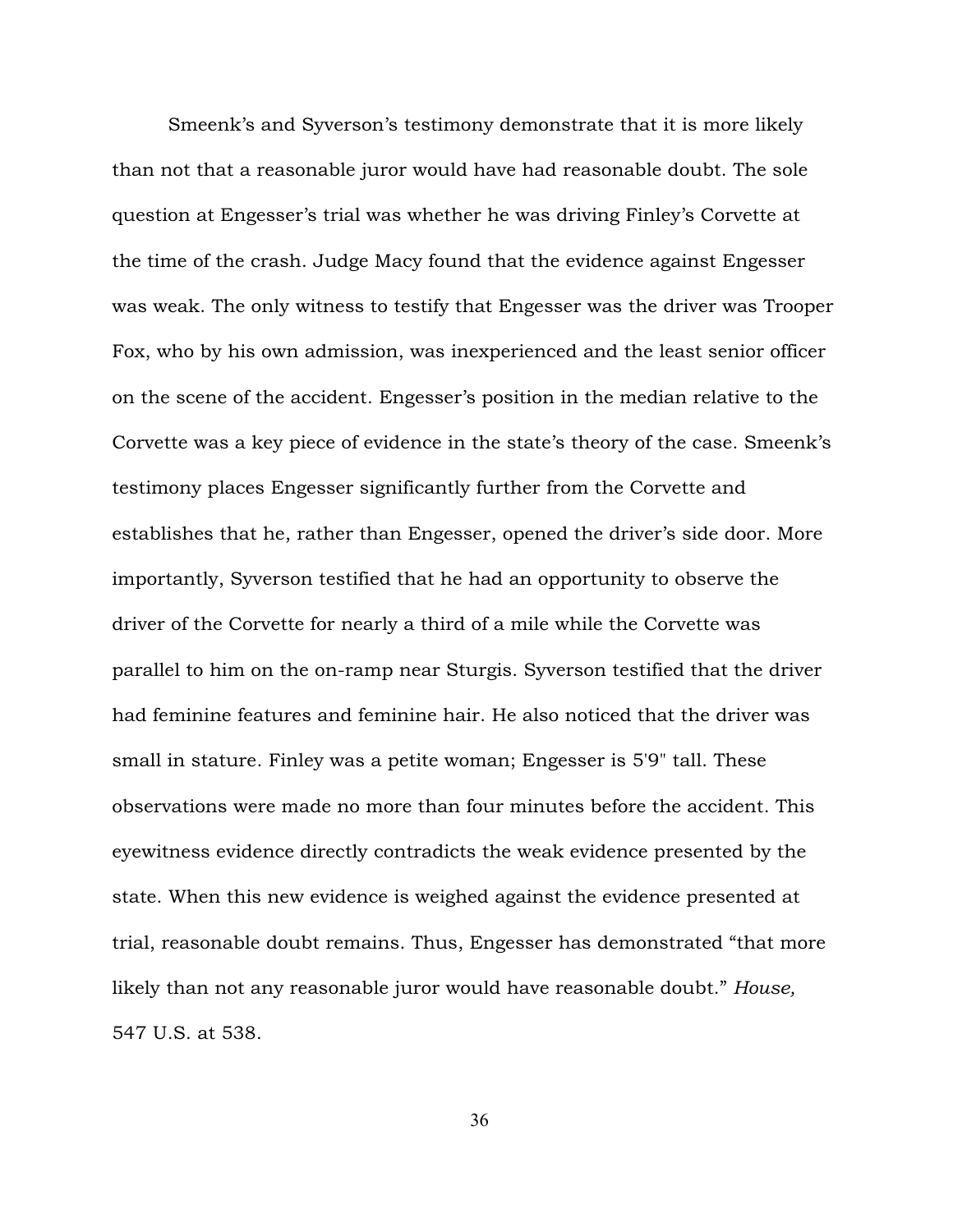If Eckholm's and Fowler's testimony is also considered, the probative value of the evidence the state presented at trial dwindles even further. While this evidence does not qualify as "new evidence" under *Amrine II*, *House* indicates that the court is to broadly review the available evidence in determining whether a petitioner has demonstrated that more likely than not a reasonable juror would have reasonable doubt. *House*, 547 U.S. at 538. Eckholm testified that he saw jewelry and a woman's hands on the driver when the Corvette narrowly missed hitting him. He also testified that he saw the passenger be ejected from the Corvette when it struck the minivan. Fowler saw a man's leg and boot when the man was ejected though the air. The accident happened right in front of them, as the Corvette nearly struck Eckholm, who was on foot, and Fowler's van. Both also testified that Engesser's position in the median was significantly farther from the Corvette than the evidence presented at trial. When Judge Macy considered their testimony, he found their testimony to be credible and consistent with the physical evidence. Fowler also testified that she saw a woman driving the Corvette earlier in the day. But even if this court did not consider Eckholm's and Fowler's testimony, Engesser has made the requisite showing. After reviewing the evidence available at trial and the new evidence, the court concludes that "it is more likely than not that no reasonable juror would have convicted him in light of the new evidence." *Amrine II,* 238 F.3d at 1028.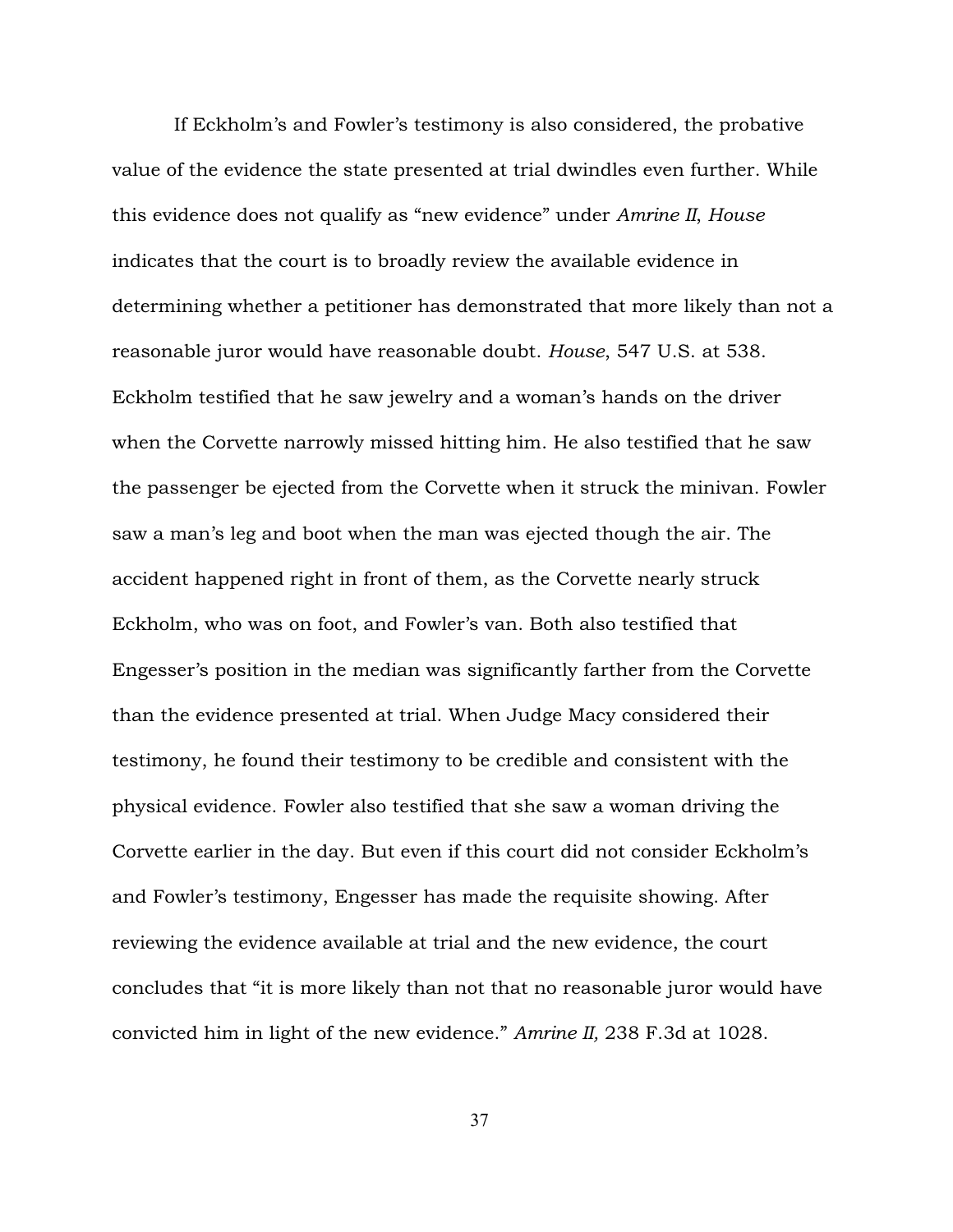# III. Engesser's Ineffective Assistance of Counsel Claim

Because Engesser has satisfied both the AEDPA conditions for filing a successive petition and the *Schlup* gateway standard, the court considers his procedurally defaulted claims on the merits. Engesser's petition is unique because a lower state court considered his ineffective assistance of counsel claim on the merits before its decision was vacated by the South Dakota Supreme Court.<sup> $7$ </sup> Thus, this court directed the parties to brief whether the court should "look through" the South Dakota Supreme Court's decision reversing the grant of habeas corpus to the state circuit court's decision because the South Dakota Supreme Court's decision appears to find that Engesser's claim was procedurally defaulted under state law. *See Worthington v. Roper,* 631 F.3d 487, 487 (8th Cir. 2011) ("[W]hen a state appellate court affirms a lower court decision without reasoning, we 'look through' the silent opinion and apply AEDPA review to the 'last reasoned decision' of the state courts.") (internal citations omitted). Respondent asserts that this court may not defer to the state circuit court's decision, but rather must defer to the South Dakota Supreme Court's opinion reversing the grant of habeas corpus.

 $7$  Because at least one state court has considered Engesser's procedurally defaulted claim on the merits, this court will apply the AEDPA standard of review to his claim rather than evaluating it under *Strickland* as would be the case for a claim that had never been addressed by a state court. *See, e.g., House v. Bell*, No. 96-883, 2007 WL 456844 (E.D. Tenn. Dec. 20, 2007) (evaluating a procedurally defaulted claim under *Strickland* after the United States Supreme Court found the petitioner satisfied the gateway standard of *Schlup*).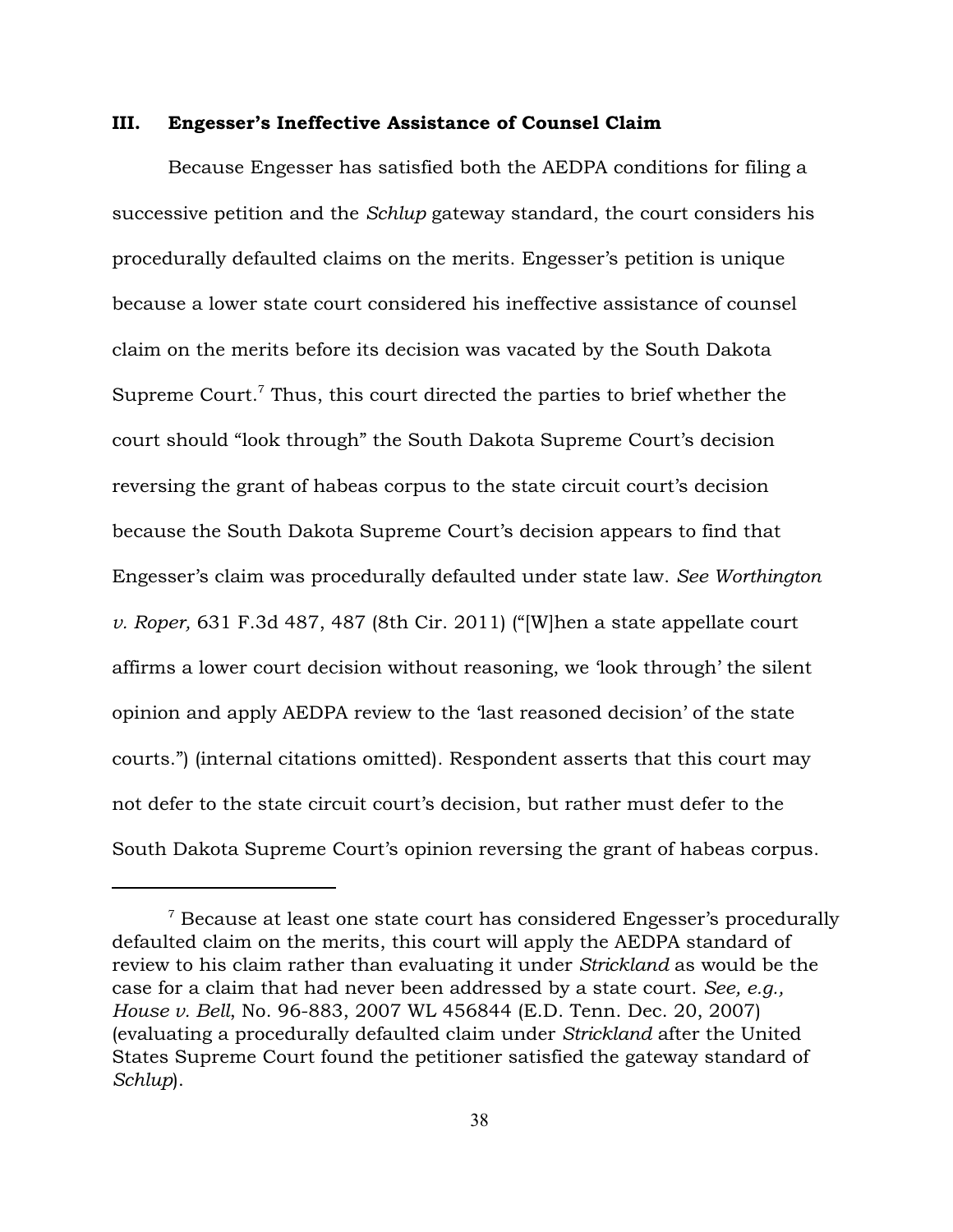In support of its position, respondent cites *Harrington v. Richter*, 131 S. Ct. 770, 784 (2011) and asserts that *Worthington* no longer applies. Specifically, respondent asserts that "determining whether a state court's decision resulted from an unreasonable legal or factual conclusion does not require that there be an opinion from the state court explaining the state court's reasoning." *Harrington*, 131 S. Ct. at 784. But the state court decision that was the subject of *Harrington* was a summary denial, not a reasoned opinion, as is the case here. Moreover, the Court in *Harrington* clarified the general rule it announced, explaining that "when a federal claim has been presented to a state court and the state court has denied relief, it may be presumed that the state court adjudicated the claim on the merits *in the absence of any indication or state law procedural principles to the contrary*." 131 S. Ct. at 784-785 (emphasis added).

The South Dakota Supreme Court's opinion is explicit in noting that Engesser failed to make the threshold showing required to present a successive petition in state court. The court states:

Before addressing the issues raised on appeal, *we reiterate a petitioner's burden of proof when seeking a second or subsequent habeas based on ineffective assistance of counsel claims*. . . . We said, 'ineffective assistance of counsel at a prior habeas proceeding is not alone enough for relief in a later habeas action. Any new effort must eventually be directed to error in the original trial or plea of guilty.' Even though the challenge must eventually show error in the underlying trial or plea, the habeas applicant must *first show that the prior habeas counsel was ineffective.* Perhaps, this step has not been emphasized enough in our cases."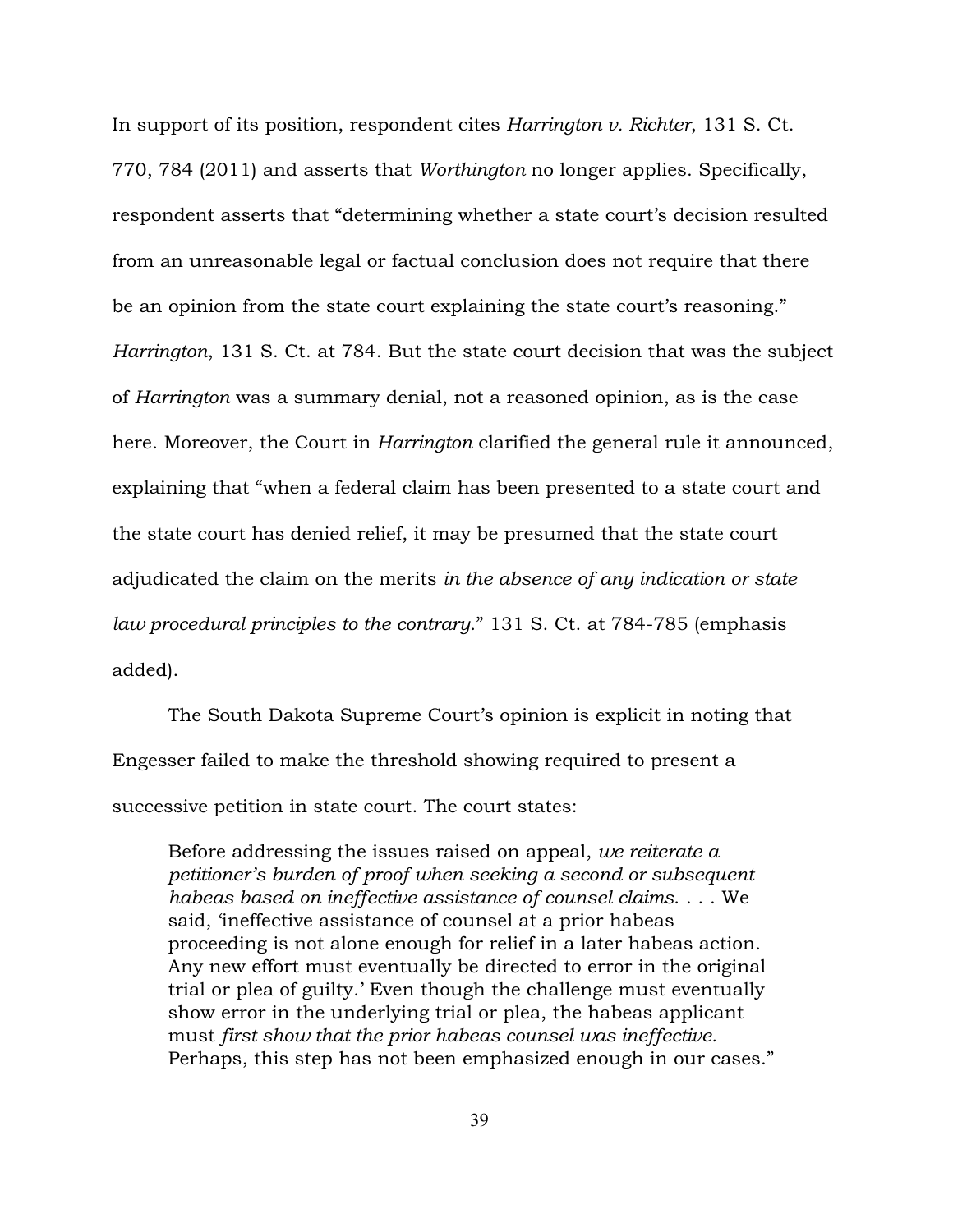*Engesser*, 759 N.W.2d at 312 (quoting *Jackson v. Weber*, 637 N.W.2d 19, 23 (S.D. 2001)) (emphasis added).

It appears that the South Dakota Supreme Court relied on *state law procedural principles* to find that Engesser's underlying ineffective assistance of trial counsel claim was procedurally defaulted. The court continued, stating "[c]onsequently, for Engesser to prevail in this second habeas challenge, he must show that his first habeas counsel was ineffective. We do not believe he has made that showing." *Id.* at 313. Thus, the South Dakota Supreme Court did not adjudicate Engesser's ineffective assistance of trial counsel claim on the merits, and this court will apply AEDPA review to the state circuit court's decision because it is the last reasoned decision of the state courts on the claim. *See Worthington*, 631 F.3d at 497; *Mark v. Ault*, 498 F.3d 775, 783 (8th Cir. 2007) ("Because the Iowa Supreme Court denied Mark review, we apply the AEDPA standard to the decision of the Iowa Court of Appeals because it is the 'last reasoned decision' of the state courts.") (citing *Ylst v. Nunnemaker*, 501 U.S. 797, 803-04 (1991)).

Federal relief is barred under § 2254 unless "the state court decision was "contrary to, or involved an unreasonable application of, clearly established Federal law, as determined by the Supreme Court of the United States" or unless the state court decision "was based on an unreasonable determination of the facts in light of the evidence presented. . . ." 28 U.S.C.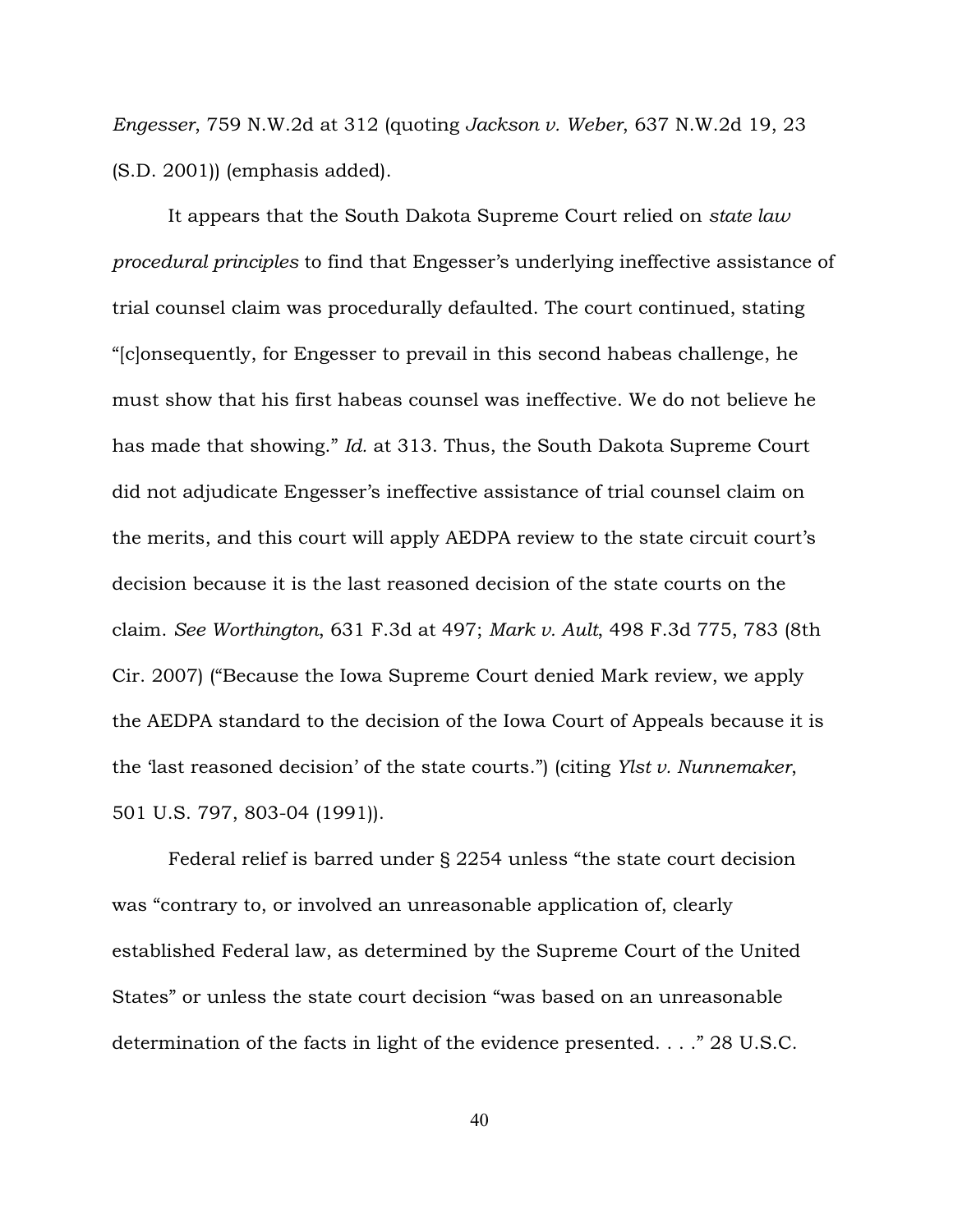§ 2254(d). Under the AEDPA, it is not enough to find that the state court applied clearly established federal law erroneously or incorrectly—the application must also be unreasonable. *Williams v. Taylor*, 529 U.S. 362, 411 (2000) (an unreasonable application of federal law is different from an incorrect one). Accordingly, a federal court applies a deferential standard of review when assessing a state court's disposition of a state habeas petition. *See Barnett v. Roper*, 541 F.3d 804, 814 (8th Cir. 2008). A state court's determination of the facts is also entitled to respect. "In a proceeding instituted by an applicant for a writ of habeas corpus by a person in custody pursuant to the judgment of a State court, *a determination of a factual issue made by a state court shall be presumed to be correct*[.]" 28 U.S.C. § 2254(e)(1) (emphasis added).

Judge Macy found that the testimony presented at trial was that there were no eyewitnesses to the accident and that consequently "the habeas testimony of Eckholm and Fowler directly contradicts the evidence presented by the State at trial." Attachment 1 at 5, ¶ 19. Moreover, the South Dakota Highway Patrol never marked the location of Engesser's body in relation to the scene of the accident. *Id.* at 5, ¶ 20. Judge Macy also observed that "the only individual at the jury trial to testify that Engesser was the driver was Trooper Fox, who at the time of the accident had less than three years experience with the South Dakota Highway Patrol, was the least experienced trooper on the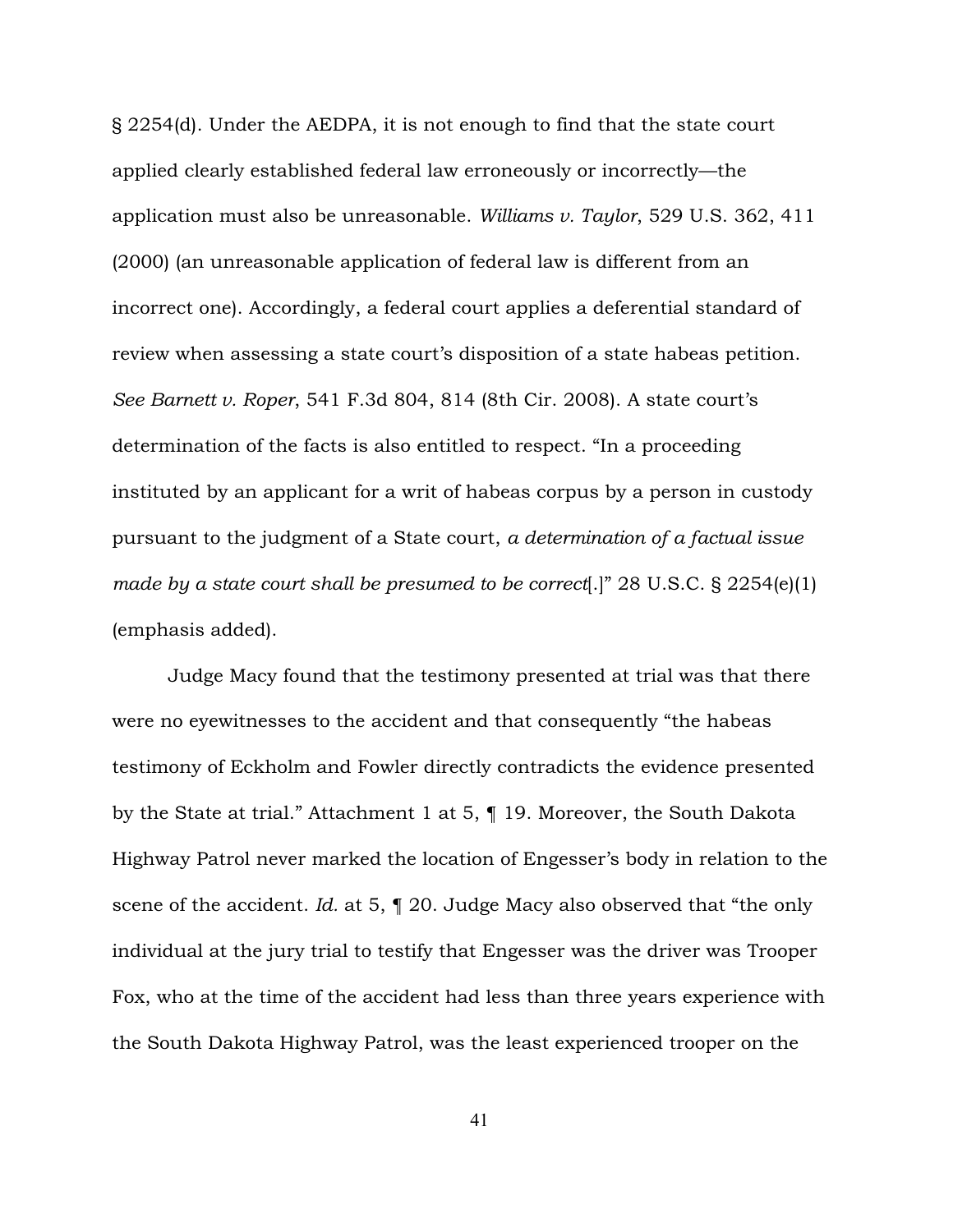scene, and was not certified to complete accident reconstructions." *Id.* at 6, ¶ 24. Judge Macy also found that both Eckholm and Fowler were "credible witnesses without identifiable bias[es]." *Id.* at 7, ¶¶ 30, 31. Judge Macy declined to consider Smeenk's testimony, but he did find that it was consistent with Eckholm and Fowler's testimony. See Transcript, Motions Hearing, Second State Habeas, 06-578, at 13-14.

After these findings of fact, Judge Macy concluded that Engesser received ineffective assistance of trial counsel. He reasoned that "an attorney preparing a case must make a reasonable investigation in preparing a case or make a reasonable decision not to conduct a particular investigation." Attachment 1 at 8, ¶ 3 (citing *Foster v. Lockhart*, 9 F.3d 722, 726 (8th Cir. 1993)). Thus, trial counsel Rensch's decision not to interview Eckholm and Fowler, which he categorized as "two eyewitnesses disclosed early on in discovery" was unreasonable. Judge Macy also found that Eckholm and Fowler "will likely be considered credible and not subject to substantial impeachment at trial." *Id.* at 9, ¶ 7. He also found that the "strength of the evidence presented by the prosecution at the jury trial was weak" and that "the eyewitness testimony of Eckholm and Fowler would have likely altered the outcome of the original jury trial." *Id.* at 9, ¶ 9. Accordingly, Judge Macy found that "Engesser was not afforded effective assistance of counsel at trial" and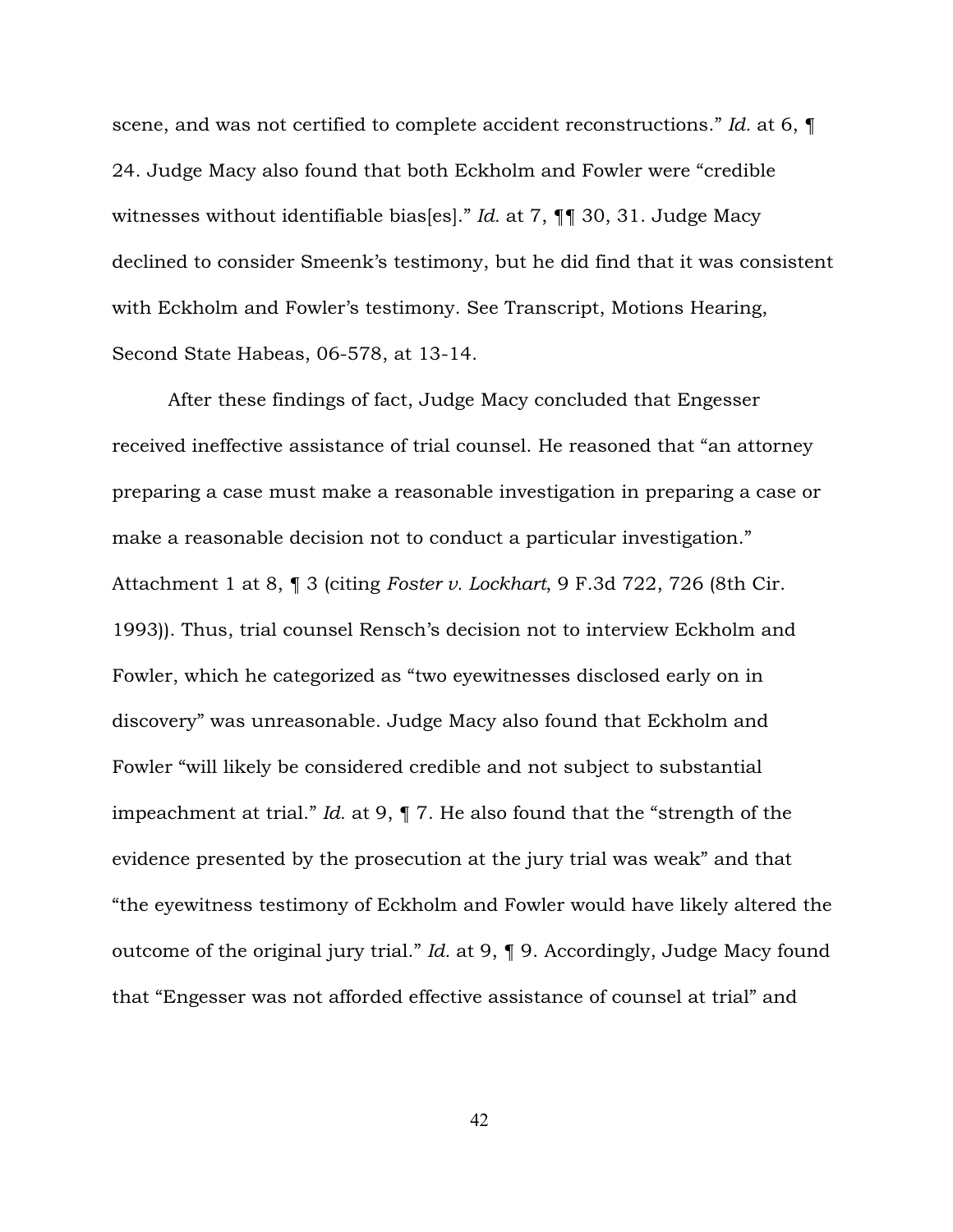that this "deprived [him] of his basic constitutional right to a fair trial." *Id.* at 10, ¶ 11 (citing *Jackson,* 637 N.W.2d at 19).

The state court's evaluation of Engesser's ineffective assistance claim was not an unreasonable application of federal law. Under *Strickland*, an attorney's choices are not entitled to deference unless they are informed by adequate investigation into the facts. An attorney's "strategic choices made after less than complete investigation are reasonable precisely to the extent that reasonable professional judgments support the limitations on investigation." *Strickland v. Washington*, 466 U.S. 668, 690-91 (1984). "*Strickland* simply does not require . . . deference to decisions that are uninformed by an adequate investigation into the controlling facts and law." *Anderson v. Johnson*, 338 F.3d 382, 392 (5th Cir. 2003). Nor is it reasonable to rely exclusively on the investigative file of the government. *Thomas v. Lockhart*, 738 F.2d 304, 308 (8th Cir. 1984). The state trial court correctly concluded that Engesser's trial attorney's failure to interview two eyewitnesses, who were disclosed to him in discovery, was professionally unreasonable. Judge Macy's conclusion that Engesser was prejudiced by this failure is also reasonable. After reviewing Eckholm's and Fowler's testimony and comparing their testimony to the evidence presented at trial, Judge Macy concluded that Engesser was prejudiced by his attorney's failure to interview and call the two individuals as witnesses. Judge Macy reviewed the evidence presented by the